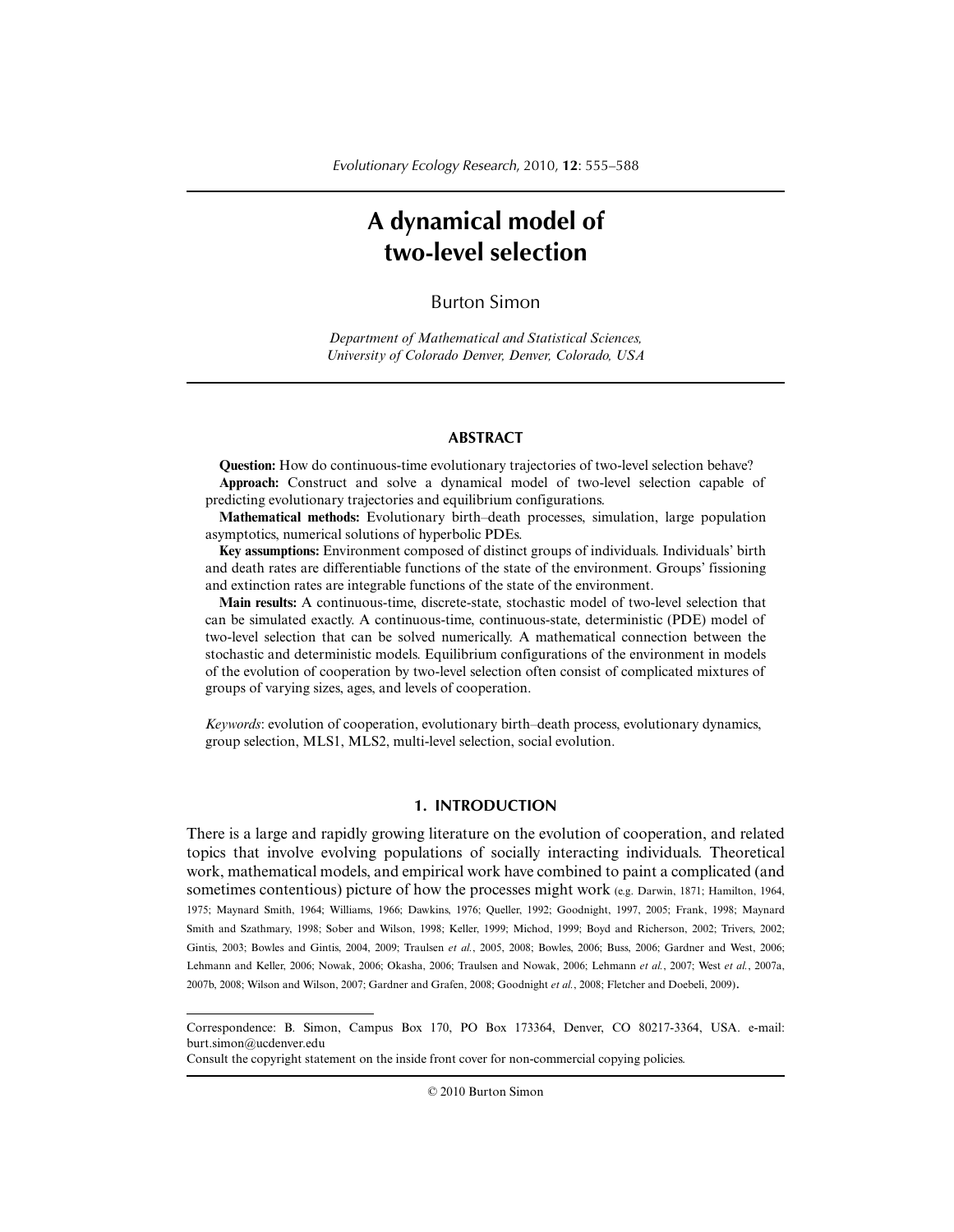Although evolution is a process of continuous change, many of the mathematical models proposed for multi-level selection, group selection, and other theories of the evolution of cooperation, do not attempt to fully address time dynamics. In general, to find the evolutionary trajectories and equilibrium configurations of a model of an evolutionary process, it is necessary to have a dynamical (time-dependent) solution of the model from which it is possible to calculate the state of the environment as it changes over time, from its initial conditions, indefinitely into the future.

The present work is probably best described as the construction of a fully dynamical model of group selection featuring births and deaths of individuals within the groups, and births and deaths of groups within the environment. It is the author's view that the process of group selection necessarily involves births and deaths of groups, not just individuals, so that group 'fitness' in a model of group selection is not simply a function of the reproductive success (fitness) of the individuals within the group. For example, the fitness of a group may depend (in part) on how it does against other groups in the environment at a particular group-level game. In general, group-level skill at this group-level game has little or nothing to do with the current reproductive rates of the members of the group. The process of group selection involves the interplay of individual-level births and deaths, and group-level births and deaths. Group growth (or contraction) is due to individual-level births and deaths within the group. However, the population dynamics at the group level (how the number of groups in the environment and the types of groups present in the environment change in time) are determined by group fissioning (when a group breaks apart into two or more pieces, forming new groups) and group extinction (when the last individual in a group dies, or when all the individuals in a group die simultaneously). It is shown here that if certain structural conditions on a model of group selection are satisfied (in particular, distinct groups and asexual group fissioning), the dynamics of the two-level process are amenable to exact mathematical analysis. The present work therefore contributes to the literature on group selection and the evolution of cooperation by explicitly including the interplay of individual-level events (births and deaths) and group-level events (fissioning and extinction) in a model, and formulating the model so that time-dependent solutions and equilibrium configurations of the model environment can be calculated.

To illustrate the interesting and complicated dynamics that can occur in a two-level evolutionary process, and the consequent advantages of a fully dynamical model, consider the following thought experiment. At time  $t = 0$ , an environment contains several small groups of (mostly) Cooperators, and one large group consisting of about half Cooperators and half Defectors. Individuals play Prisoner's Dilemma within their groups, so Cooperators are at a significant disadvantage relative to Defectors in the big group. The big group makes up most of the total population in the environment, so the average Cooperator initially is at a disadvantage relative to the average Defector. Cooperation therefore initially decreases relative to defection in the environment. However, since the small groups of Cooperators start out far below the equilibrium size for a successful group, they will grow quickly (nearly exponentially) at first, while retaining most of their Cooperator majorities. [Assume that there is clonal reproduction within each group. Birth rates are proportional to individual fitness, and death rates within each group are proportional to the size of the group, e.g. an 'evolutionary birth–death process' (Simon, 2008).] If there are enough small groups, then at some point in time, cooperation will begin to increase in the environment relative to defection, and cooperation might even gain a majority status in the environment.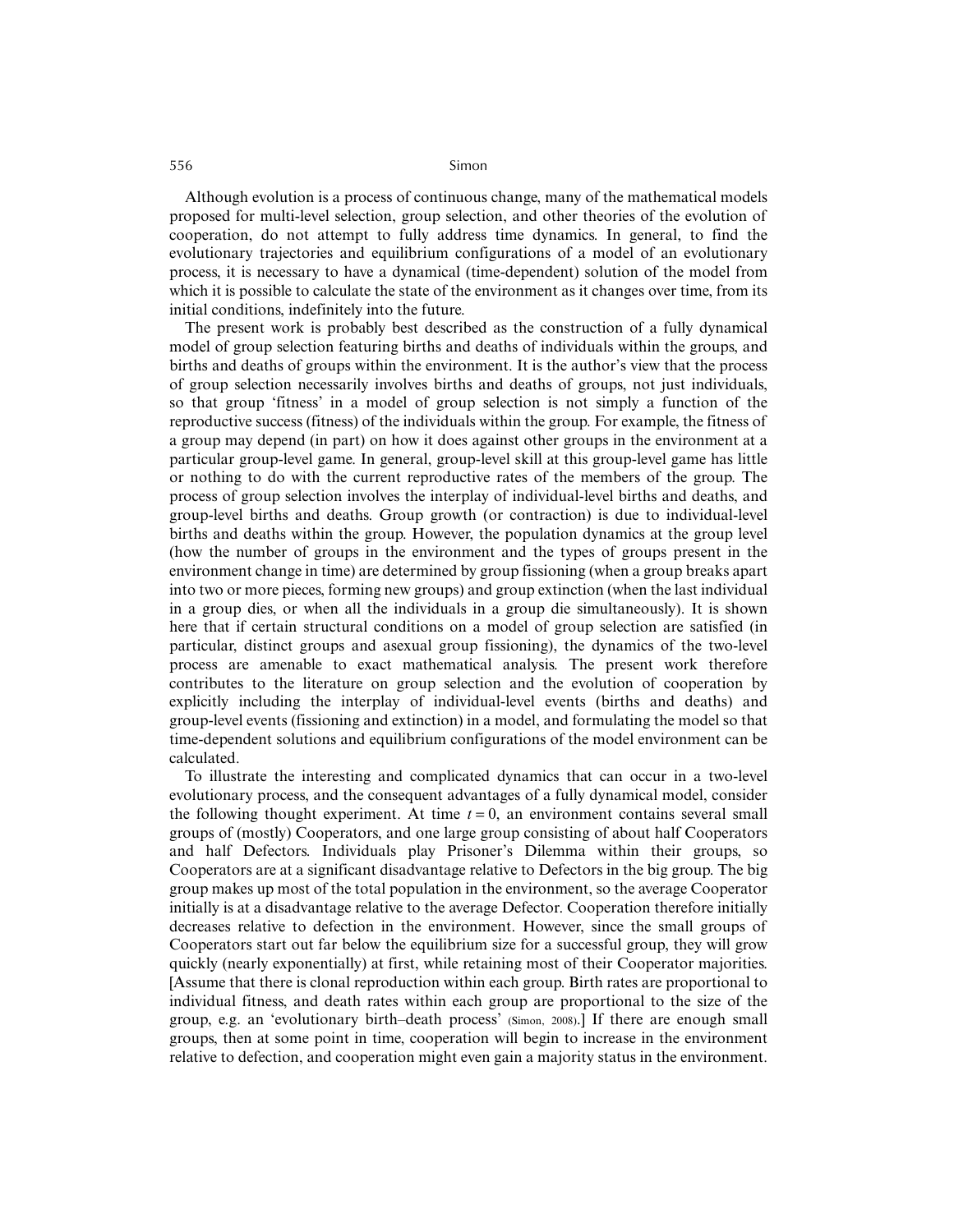

**Fig. 1.** Population dynamics for non-interacting, non-fissioning, immortal groups based on the thought experiment in Section 1. In each group the fraction of Defectors always increases. However, since the small groups (groups 2, 3, 4) grow quickly at first, it is the Cooperators that increase fastest at the start. As time goes by, the rate of growth of groups 2, 3, and 4 slows down and Defectors begin to dominate. Eventually, the Cooperators vanish.

But, as time goes by, defection increases within each group due to differing birth rates. If the original groups stay intact (do not fission), each of them will eventually be taken over by Defectors. Defection therefore will eventually begin to increase relative to cooperation, and cooperation will ultimately go extinct. The population dynamics just described are illustrated in Fig. 1.

If there are no group-level events (i.e. if groups are immortal and do not interact), the extinction of cooperation in the environment is inevitable in this thought experiment. But suppose that groups occasionally fission into two or more pieces when they reach or exceed a certain size. Group fissioning necessarily has a random component, so (by chance) some fissioned pieces will be more cooperative than the parent group (i.e. a larger fraction of Cooperators). The new groups with a higher fraction of Cooperators grow faster and can support a larger population of individuals. Such groups are less likely to succumb to group extinction, and are more likely than their less cooperative 'sibling' groups to successfully fission in the future. Evolution at the group level can therefore occur. As time goes by, the result may be an equilibrium in the environment, consisting of groups of varying sizes, ages, and levels of cooperation. The two-level population dynamics just described in this thought experiment are illustrated in Fig. 2.

In this paper, a dynamical model of two-level selection is proposed that can be used to study the kinds of evolutionary dynamics just described in the thought experiment, and other similar two-level evolutionary processes. In this paper, I: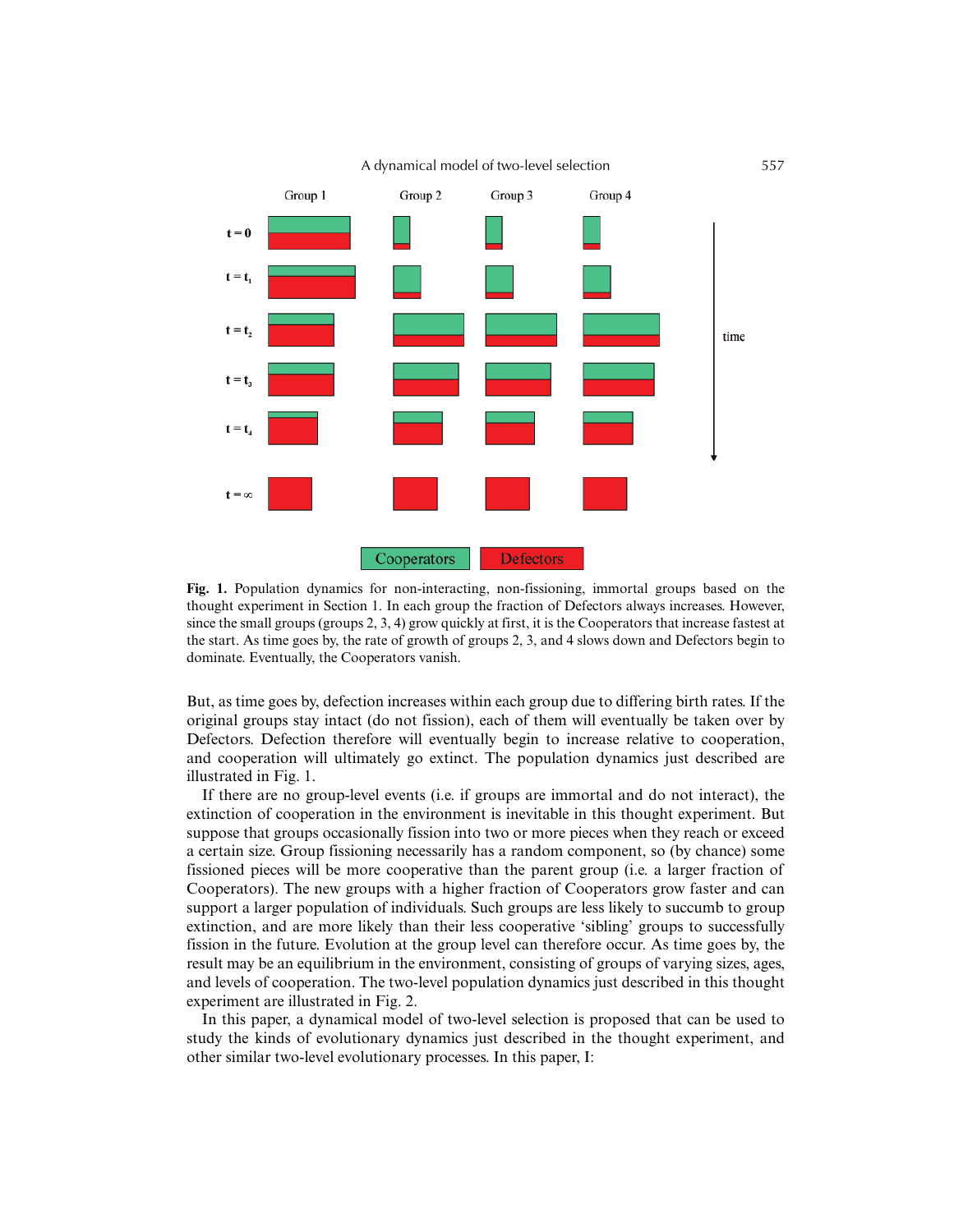- propose a continuous-time, discrete-state, stochastic model of an environment evolving under two-level selection that can be analysed by simulation;
- derive a continuous-time, continuous-state, deterministic (PDE) model of two-level selection from the stochastic model that can be solved numerically; and
- demonstrate that several interesting and important examples of two-level selection can be well modelled within the proposed framework.

The proposed models feature individual-level events (births, deaths, and migration) and group-level events (fissioning and extinction). The proposed models can therefore be used to study MLS1 and/or MLS2 (Damuth and Heisler, 1988; Okasha, 2006) depending on the objective of the study. If the primary objective is to study the evolution of cooperation by group selection, then the model is of type MLS1, since it is individual-level traits that are of interest. In contrast, in a model of species selection, the traits of interest are often at the group level, so the model is MLS2. Sometimes the line between MLS1 and MLS2 is not so clear, so the model has elements of both. In the next section, we will see that the proposed modelling technique is reasonably flexible, so a wide range of two-level evolutionary phenomena can be studied within the same mathematical framework.

### **2. THE SCOPE OF THE PRESENT METHODOLOGY**

To fully analyse a dynamical model of two-level selection, whether it is stochastic or deterministic, the model must have a relatively simple and exploitable mathematical



**Fig. 2.** A group-level 'family tree' starting from a single group G1, based on the thought experiment in Section 1. At time  $t_1$ , group G1 fissions into three pieces, G2, G3, and G4. G3 is small and very uncooperative, and soon dies of extinction. G4 grows and fissions into G5 and G6. G5 shrinks and dies, but G6 prospers. At time *t***5**, there are three groups, G6, G7, and G8, which are a bit more cooperative on average than G1 was at *t***0**.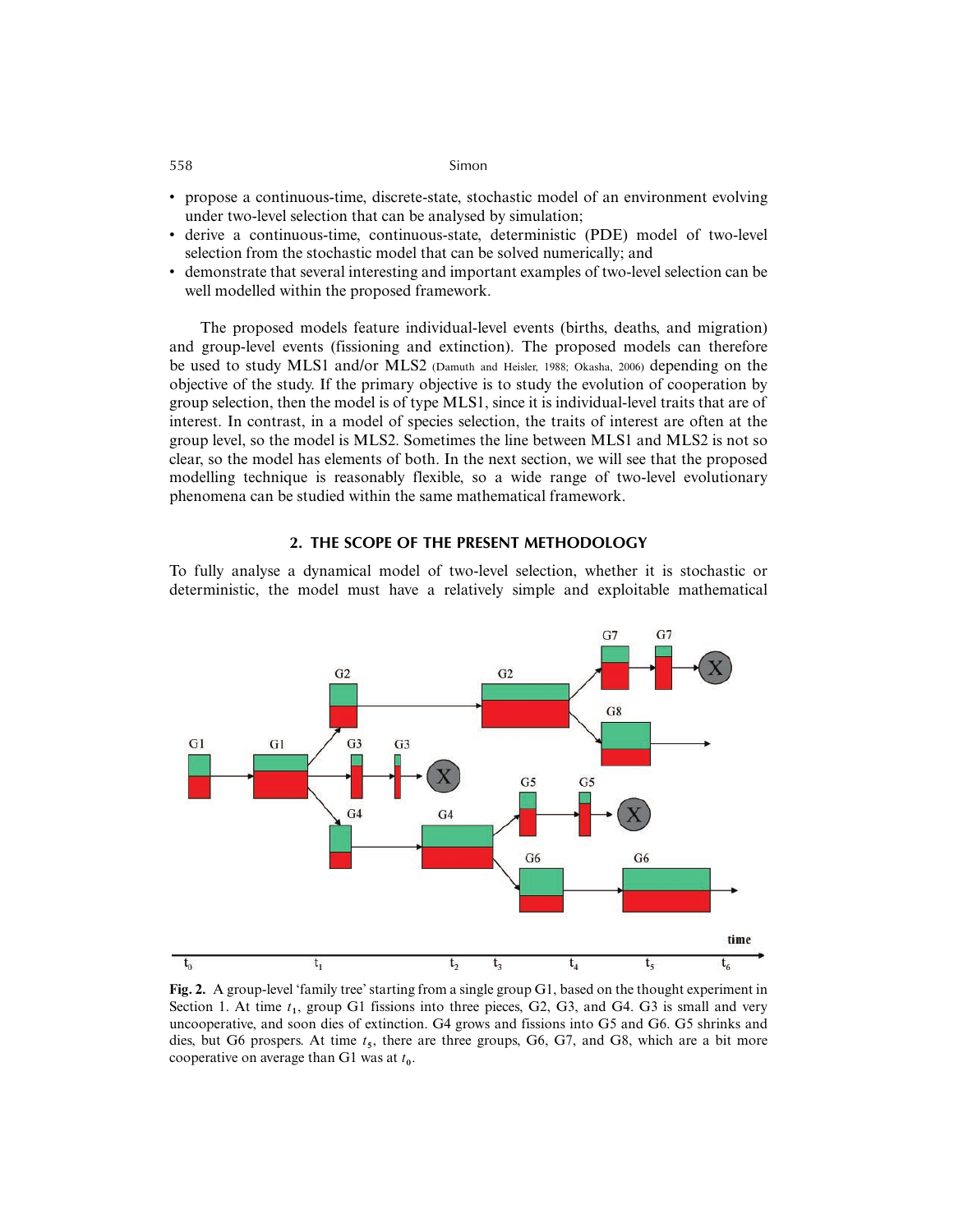structure. Not all models of two-level selection have the appropriate mathematical structure to allow a complete dynamical analysis. However, the following modelling assumptions lead to a sufficiently exploitable mathematical structure so that an exact dynamical analysis is possible.

- (A1) The environment contains distinct groups of distinct individuals.
- (A2) The migration of individuals from group to group (if any) is random (i.e. individuals act independently).
- (A3) The population dynamics of the individuals within a group depends on its present state and (possibly) the present states of the other groups in the environment.
- (A4) Groups occasionally fission into two or more pieces that become new groups on their own [e.g. 'asexual' group fissioning (Okasha, 2006)].
- (A5) All groups eventually die (of extinction) if they do not fission first.
- (A6) Group-level variables, such as fissioning rates, extinction rates, etc., are functions of the present states of the groups in the environment.

It may be possible to relax some of these assumptions without compromising the nice mathematical structure too much. For example, certain simple kinds of non-asexual ('sexual') group fissioning, where fissioned pieces from one group can join other fissioned pieces or groups, may be mathematically tractable. It may also be possible to analyse certain spatial dynamical models. Examples of two-level selection in the real world that (approximately) satisfy  $(A1)$ – $(A6)$  include the evolution of virulence, social insect colonies, social mammal groups, hunter-gatherer tribes, and species selection.

For an example of the kind of two-level evolutionary phenomenon that satisfies (A1)–(A6), imagine an idealized tribe of hunter-gatherers in an environment containing other tribes of hunter-gatherers. In this example, early humans are the individuals, and their tribes are the groups. In our idealized model, individuals are either Cooperators or Defectors. Cooperators are more likely to engage in altruistic behaviour than Defectors. The Cooperators and Defectors within a given tribe may play a form of Prisoner's Dilemma against each other, or perhaps some sort of public goods game.

New tribes are born when an existing tribe breaks up into two or more independent pieces. This split of the original tribe is an example of group fissioning. If a new tribe survives long enough, it will grow and perhaps undergo fissioning itself. Individual humans may occasionally migrate from one tribe to another one, but the tribes remain unambiguous biological structures. New tribes are always born of the fissioning of an existing tribe. When a tribe undergoes fissioning, the pieces obviously cannot be precisely like the original, although they may be similar in important ways. For example, the ratios of the numbers of Cooperators and Defectors within the parent and offspring tribes will be correlated. This observation strongly suggests that there is the sort of reproductive variability (at the tribal level) that is necessary for an evolutionary process.

Tribes compete for limited resources in the environment, so the environment cannot support an unlimited number of them. Interactions between tribes can be thought of as some sort of game, with relative winners and losers. For example, tribes may occasionally attempt to scare other tribes away from their hunting grounds, so tribes must have a strategy for retaining their hunting grounds and/or obtaining new hunting grounds. The result may resemble a game like Chicken. The tribes that do best in the environment, because they are internally cooperative and/or because they play the game (e.g. Chicken) well against other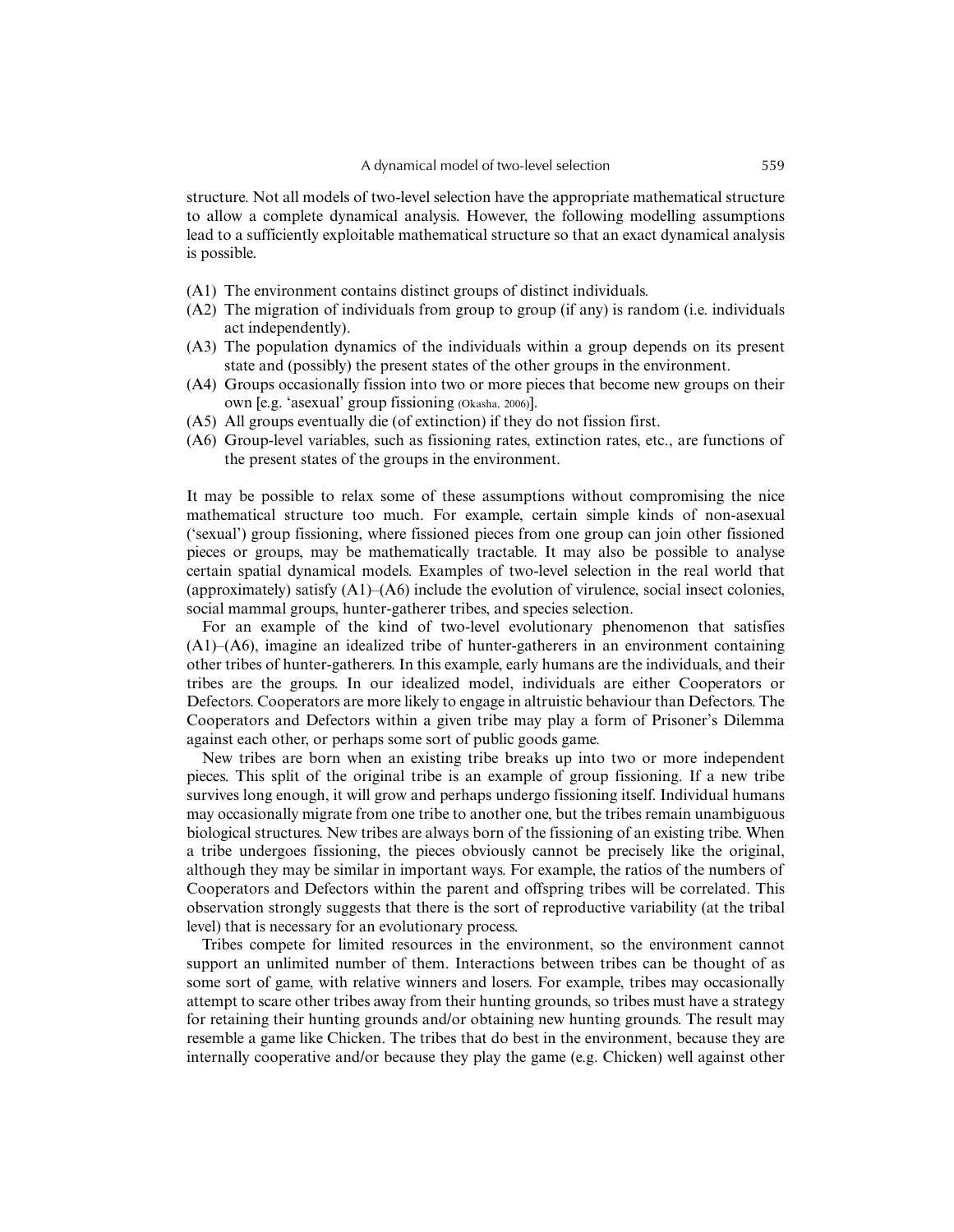tribes, are more likely to grow and fission successful new tribes. Tribes that cannot compete die of extinction, or fission into pieces that cannot survive long on their own. All tribes eventually die or fission.

Now, if each tribe had an unambiguous 'genotype' that did not change during its lifetime, and if tribes fissioned new tribes with genotypes similar to but not exactly like their own, then the tribes in the environment, thought of as organisms at the next higher level of organization, would constitute a textbook example of a population expected to undergo standard Darwinian change. However, the picture is not that simple. Unlike the individual humans, the tribes do change genetically during their lifetimes. Distinct tribes can persist for many generations of the humans that make them up, so it is possible for selective forces within a tribe to change its genetic make-up over time. For example, within the tribes, the Defectors do not share in as much of the hard and dangerous work as the Cooperators, so they are at a selective advantage within their tribes. Over time, Defectors will increase in numbers within each tribe, changing its genetic make-up. Furthermore, as the Defectors prosper, the basic nature of the tribe is changed, as it descends into internal chaos. Eventually, it becomes one of the weak tribes that cannot compete in the environment, and fissions apart or dies of extinction.

Cooperative tribes typically live longer and fission more successfully than noncooperative tribes, so they are at a selective advantage (as tribes) in the environment; but Defectors have a selective advantage over Cooperators within each tribe, so tribes typically become less cooperative over time. If cooperative tribes have time to fission new cooperative tribes before they die or descend into chaos, cooperation may evolve in the environment by selection at the tribal level. If defection at the individual level is too much of an advantage over cooperation, then even if a cooperative tribe somehow did emerge, it (and its descendant tribes) would almost surely revert back to defection. When they are of similar magnitudes, the opposing evolutionary forces at the individual and tribal levels may reach an equilibrium of some sort, where the environment consists of tribes of varying sizes, ages, and levels of cooperation.

Of course, there are examples of multi-level evolutionary processes that do not fit well into the framework of  $(A1)$ – $(A6)$ . In particular, if groups are not distinct from each other, (A1) is violated and the mathematical structure that is exploited here is lost. For example, if the relevant groups in a model are made up of the individuals within a fixed distance of an object, like a tree, then the groups may overlap. Similarly, if groups of individuals are defined by kinship levels (e.g. first cousins), then the groups may overlap as well (see Okasha, 2006, section 2.1). However, examples where groups do not overlap are quite common, like the hunter-gatherer tribes just described. As another example, in a model of the evolution of virulence, groups of parasites reside in different hosts, so they are distinct. Furthermore, since the groups of parasites occasionally fission (e.g. when some or all of the parasites disperse from a host), and since every group eventually dies (e.g. when the host dies), the evolution of virulence can be nicely modelled within the framework developed here.

#### **3. GROUP FISSIONING**

In nature, groups may persist for many generations of the individuals within them, but all groups are mortal, and eventually cease to exist as cohesive units. Thus, if the environment is to contain a thriving population of groups, then groups must occasionally give rise to new groups in some way. Group birth and death mechanisms must be an integral part of any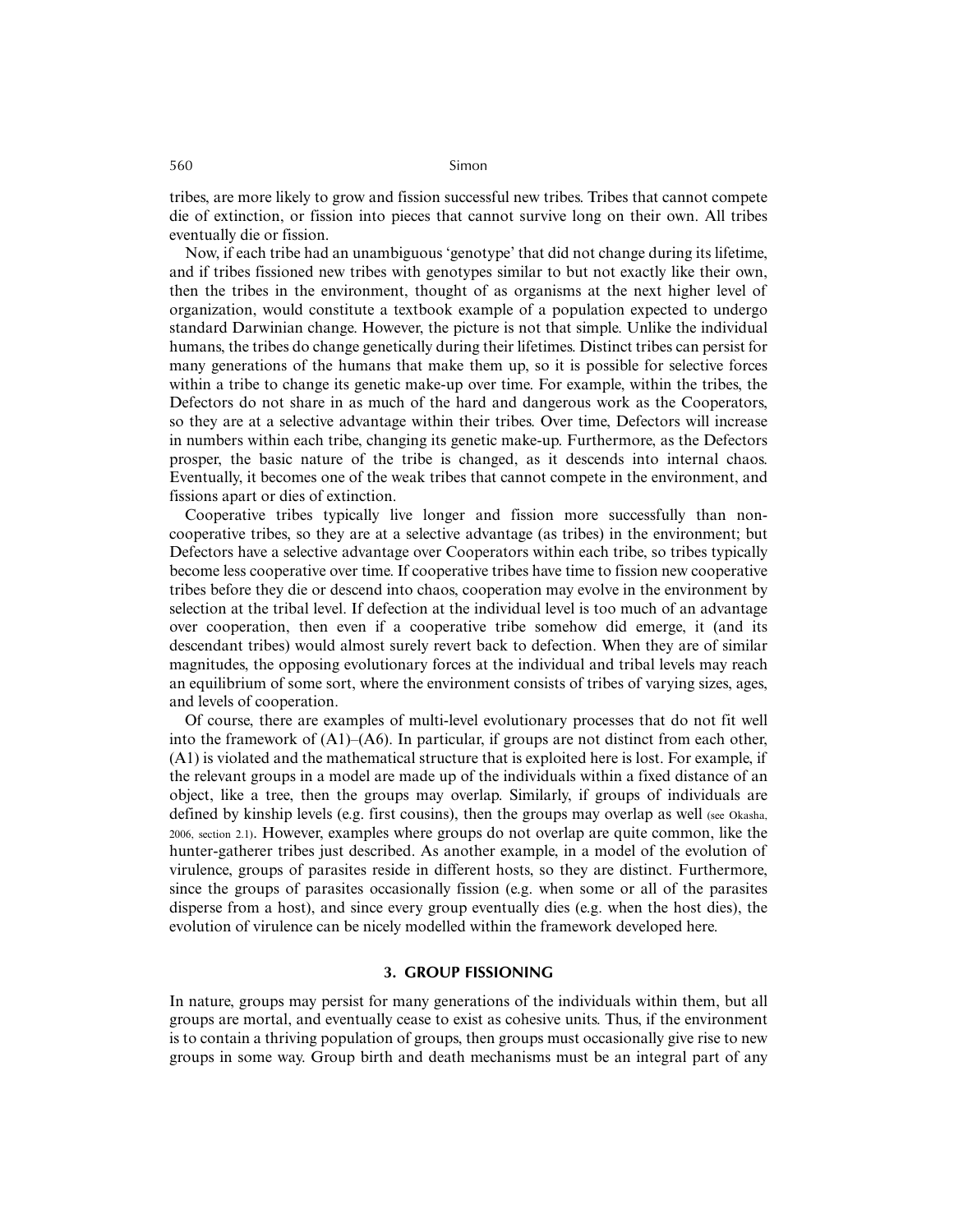model of two-level selection. Every physically realizable group reproduction mechanism must involve the break-up of a pre-existing group, since new groups cannot 'appear out of thin air'. Okasha (2006, section 2.2) describes four 'modes of collective reproduction'. He distinguishes between 'fissioning', where a group splits into two pieces, and 'propagule emission', or the complete dispersal of the individuals. He also distinguishes between asexual and sexual collective reproduction. In asexual reproduction, each new group is a piece of exactly one parent group. Other sorts of group reproduction are sexual. In this paper, we will not distinguish between different types of asexual group reproduction because the mathematics is the same in each case. All of them will be referred to as (asexual) group fissioning.

From a modelling perspective, the simplest kind of group birth mechanism that could occur in nature is asexual group fissioning. When fissioned pieces from one group join fissioned pieces from other groups to form a new group, or if fissioned pieces join pre-existing groups, then the group fissioning is sexual, and the model is typically more difficult to solve. Empirical work (Wade, 1977, 1980; Goodnight, 1997) has demonstrated that cooperation can establish itself in artificial environments containing groups that undergo asexual group fissioning. The only kind of group reproduction that is fully analysed in this paper is asexual group fissioning. An attempt to extend the results of the present paper to sexual group reproduction will be left for future work.

The nature of an asexual fissioning process is specified by a 'fissioning density', like the ones shown in Figs. 3–5. The precise statistical nature of the fissioning process can have a large effect on the resulting two-level evolution. For example, if groups fission into a small number of roughly similar-sized pieces, like hunter-gatherer tribes might (e.g. Fig. 3), the resulting evolutionary dynamics are likely to be quite different from what would result from a dispersal of small pieces from a group that remains largely intact (e.g. Fig. 4). One can also imagine examples where the fissioning might be roughly along the Cooperator/Defector divide (e.g. Fig. 5), or any number of other possibilities. The statistical properties of an asexual fissioning event are encoded in the fissioning density. The fissioning density specifies



**Fig. 3.** Fissioning density. A fissioning density at  $(x, y)$  is interpreted as the expected number of  $(x, y)$ -groups that result from the fissioning of a parent group. The density in the figure corresponds to a split of a large group into two or three pieces, where one of the pieces has between 40 and 70 Cooperators and Defectors, and the other pieces are smaller with about 20 or 30 Cooperators and Defectors. The total number of Cooperators and Defectors in the pieces cannot be larger than the parent group.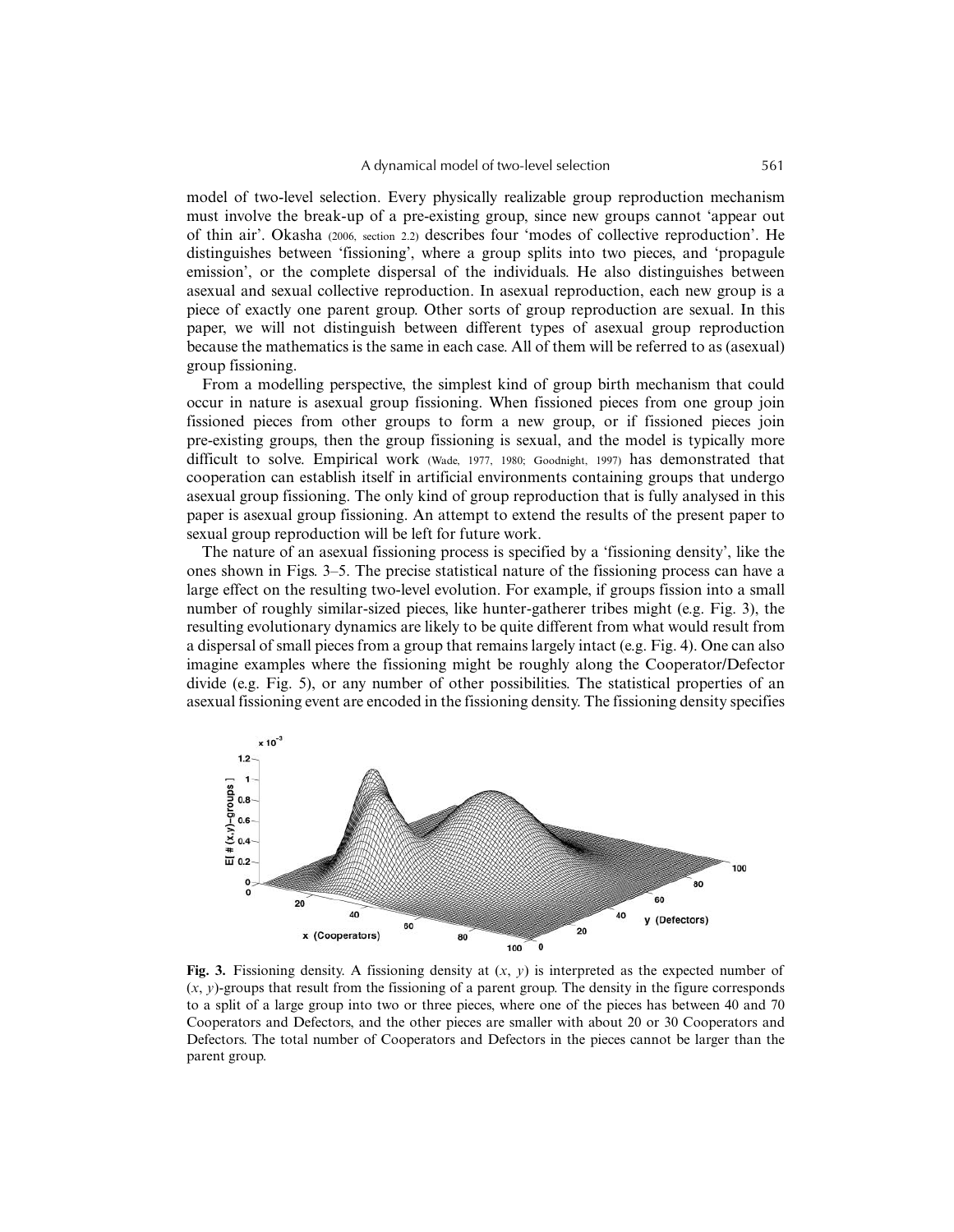

**Fig. 4.** Fissioning density. The density in the figure corresponds to a dispersal of a number of very small pieces from the original group with about 100 Cooperators and 100 Defectors. There is a small bulge near (100, 100) corresponding to the remains of the original group. The larger bulge near (0, 0) corresponds to the numerous small groups that are dispersed. The total number of Cooperators and Defectors in the pieces cannot be larger than the original group.



**Fig. 5.** Fissioning density. The density in the figure corresponds to a split of a group with about 100 Cooperators and 100 Defectors along the Cooperator/Defector divide. The result is two groups, one with about 100 Cooperators and very few Defectors, and the other with about 100 Defectors and very few Cooperators.

the expected number of offspring groups of each possible size and configuration. The mathematical properties of fissioning densities will be described in more detail in Sections 6 and 7.

Among groups of large organisms in nature (e.g. social animals), asexual group fissioning is a common method of group reproduction. It is observed (approximately) in social insects (Holldobler and Wilson, 2008; Seppa *et al.*, 2008), in (human) early village societies (Bandy, 2004), as well as in chimpanzees (Goodall, 2006), whales (Mann *et al.*, 2000), and other mammal species.

Group fissioning occurs in groups of parasites when an infected host expels some of the parasites. In this case, the majority of the group typically remains in the host, while a small fraction of the group disperses into the environment (e.g. Fig. 4). The dispersed parasites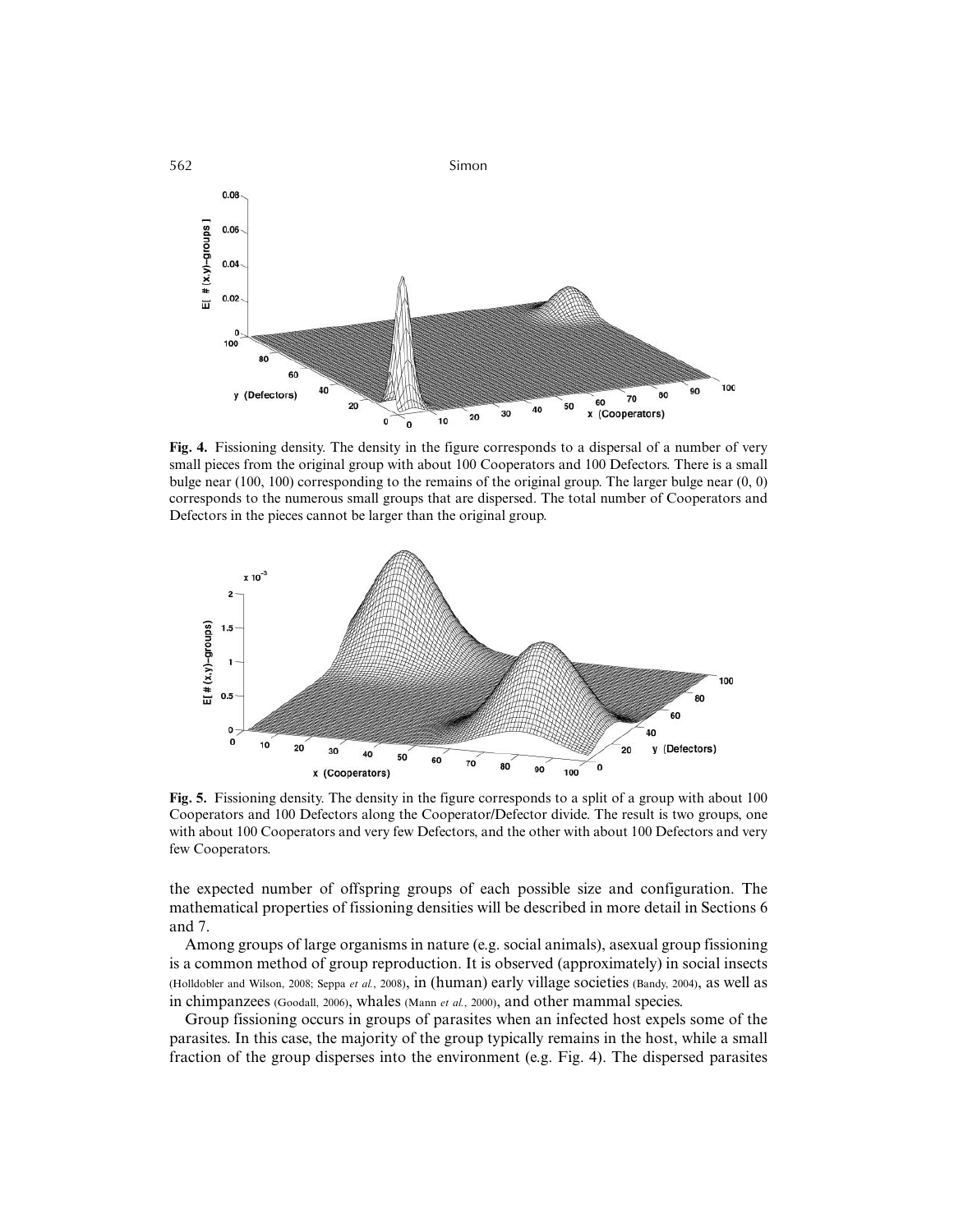can infect other hosts individually or in small groups. Some or all of them might die before finding a new host. If the likely fate of the dispersed parasites is to either perish or infect one or more previously uninfected hosts, then the fissioning is asexual. If the dispersed parasites often enter previously infected hosts, then the group fissioning is sexual. From a modelling perspective, if the population of potential hosts is large and mostly healthy, then the fissioning would be approximately asexual. In an epidemic, where a large fraction of the potential hosts are infected, the fissioning would typically be sexual.

## **4. THE UNDERLYING MODEL OF TWO-LEVEL SELECTION**

The underlying model of two-level selection, which has discrete-stochastic and continuousdeterministic versions, will be described in words in this section. To keep things as simple as possible, for as long as possible, the underlying model will be described for the case of two individual types, generically referred to as Cooperators and Defectors. The state of a group is specified by  $(x, y)$ , the number of Cooperators and Defectors in the group, respectively. In this model, the term 'fitness' will be used in a somewhat unusual way. It measures 'well-being', and only affects reproductive success indirectly. In the underlying model, reproductive success for an individual is a function of its birth rate and death rate, while reproductive success for a group is a function of its fissioning rate and extinction rate. These various rates, in turn, are functions of fitness and other factors, as will be explained below. Except in equilibrium, the birth and death rates for the Cooperators and Defectors in a given group will not remain equal, so the populations of Cooperators and Defectors in each group, as well as their sum (the total population), change in time. Likewise, the group-level events, fissioning and extinction, occur at rates that change in time as the environment changes, so that the number of groups in the environment, and the statistical distribution of the states of those groups, change in time until an equilibrium is reached.

In the underlying model, the fissioning rate of a given group depends only on the state of the group. Typically, larger groups are more likely to fission, but the rate could also depend on the level of cooperation of the group. The extinction rate of a group depends on its state, and on its (group-level) fitness. The fitness of a group is a sum of two pieces. The external fitness of a group is calculated from its state and the states of the other groups in the environment via game payoffs. The group-level game, and the set of possible strategies for that game, is chosen by the modeller. For example, our model of hunter-gatherer tribes in Section 10 has groups playing a form of 'Chicken' against each other, where larger and more cooperative groups have an advantage over smaller and less cooperative groups. The external fitness of a group is calculated as its expected payoff in a game played against a randomly chosen opponent group from the environment. The internal fitness of a group is a function of the state of the group (chosen by the modeller) and nothing else. It is a measure of the internal well-being of the group, and will normally be higher for more cooperative groups.

The birth and death rates of the individuals in a given group are functions of their (individual-level) fitness. The fitness of an individual is calculated as the expected payoff in a game chosen by the modeller (e.g. Prisoner's Dilemma) played against a randomly chosen opponent from its group. Thus, all the Cooperators in a given group have the same fitness, and all the Defectors have the same fitness; but the fitness levels of Cooperators and Defectors in different groups will typically be different. The fitness levels within a group change in time as the populations of Cooperators and Defectors within the group change.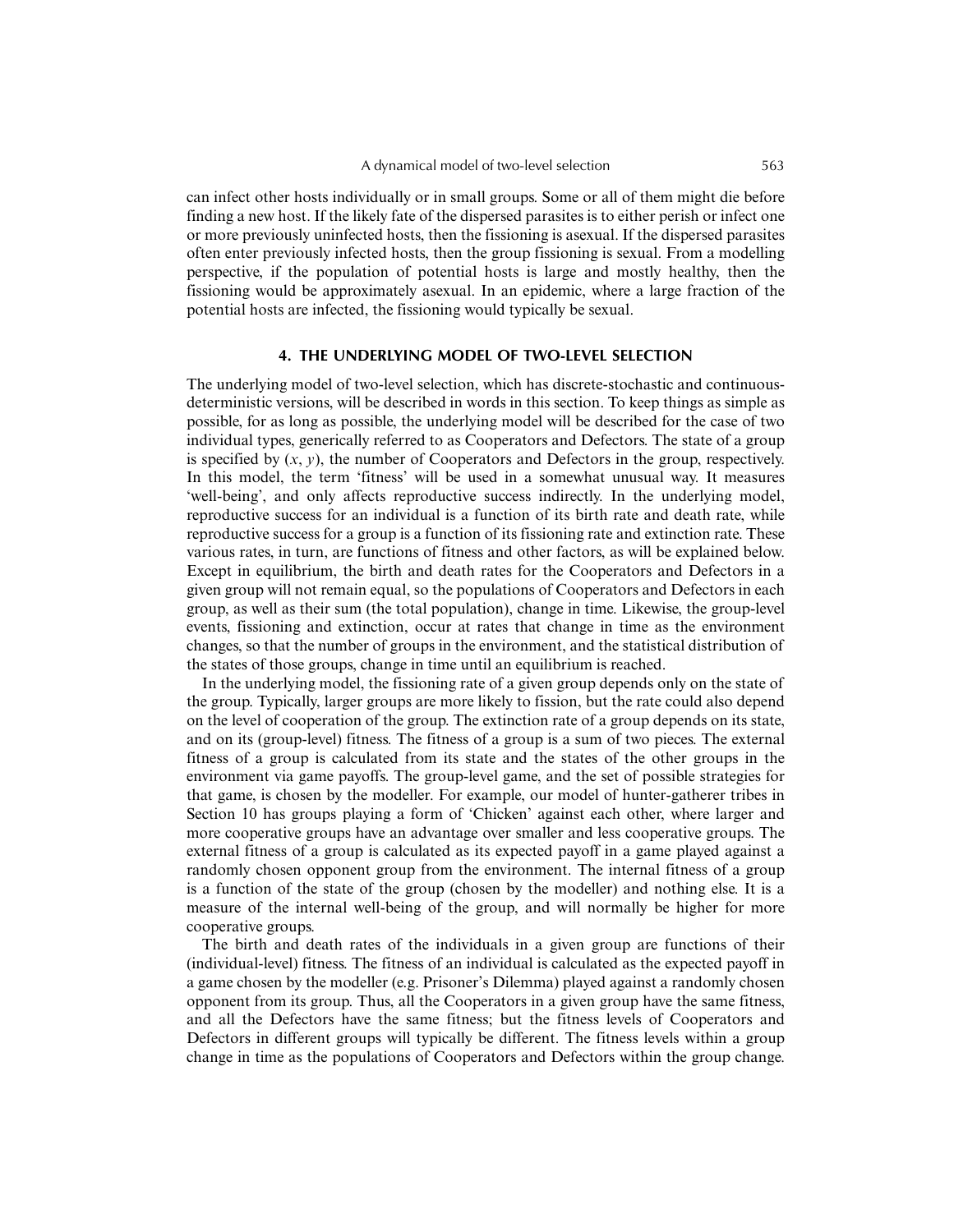The group-level game and the individual-level game in the underlying model are unrelated, so that, for example, the individuals may play Prisoner's Dilemma within their groups, while the groups play Chicken against each other.

The underlying model assumes that groups have finite lifetimes that can terminate in two ways. The first is extinction, which means that all the individuals within a group die simultaneously. The other method is (asexual) fissioning, which means that a group comes apart and partitions itself into two or more distinct pieces; each piece becomes a new group, while the old group ceases to exist as a group. Some of the pieces may die (of extinction) immediately, so that not all the original group survives the fissioning process. Extinction can be thought of as the outcome of a fissioning process where none of the group survives, but in this paper extinction and fissioning are treated as two different events. In the present model, a group that undergoes fissioning ceases to exist as a group, while the fissioned pieces live on. One could also identify the original group as one of the pieces of the fissioning, in which case the original group still exists, but this appears to cause an unnecessary complication in the mathematical notation, so we will not formulate the model this way.

In the underlying model, individuals have finite lifetimes, and do not change their type during their lifetimes. During its lifetime, an individual may spawn (asexually) new individuals, which then become part of the same group. Mutations are possible, and make up some fraction of the births. If there are only Cooperators and Defectors, then mutant Cooperators are Defectors, and vice versa. The birth rates of the individuals in a group are based on fitness, and fitness is based on game payoffs within the group. The strategy that an individual uses in games against other individuals in its group is specified by its type. The death rate of an individual in a group depends on its fitness and the size of the group. The resulting stochastic process describing the population dynamics of Cooperators and Defectors within a group is an example of an evolutionary birth–death process, which will be described in the next section.

The underlying model also allows for migration of individuals from one group to another. From the perspective of a given group, an individual that emigrates is a death and an immigrant is a birth, so that the total birth and death rates of Cooperators and Defectors in a group depend on the state of the group and the state of the other groups in the environment. The assumption here is that Cooperators and Defectors leave their groups at (possibly different) rates that depend on the current state of the group. When an individual leaves a group, it will either join another group or die. Migrating Cooperators and Defectors choose another group to join at random, and are accepted into that group with probability  $\eta \leq 1$ . If a migrating individual is not accepted into the group it chooses, it is assumed to die. More sophisticated models of migration may be mathematically tractable, but we will not pursue them here.

In the underlying model, populations of individuals within groups are modelled as evolutionary birth–death processes, so a small group has the potential to grow into a larger group. This point is crucial, since without the possibility of group growth, fissioning would eventually reduce the environment to nothing but isolated individuals. Groups often die by extinction or undergo fissioning long before the individuals within them reach any kind of population equilibrium. Thus, the environment may contain very few groups in an equilibrium configuration. In general, the environment may reach an equilibrium consisting of groups of various sizes, ages, and configurations. In other words, an equilibrium environment is not an environment full of equilibrium groups. Determining the equilibrium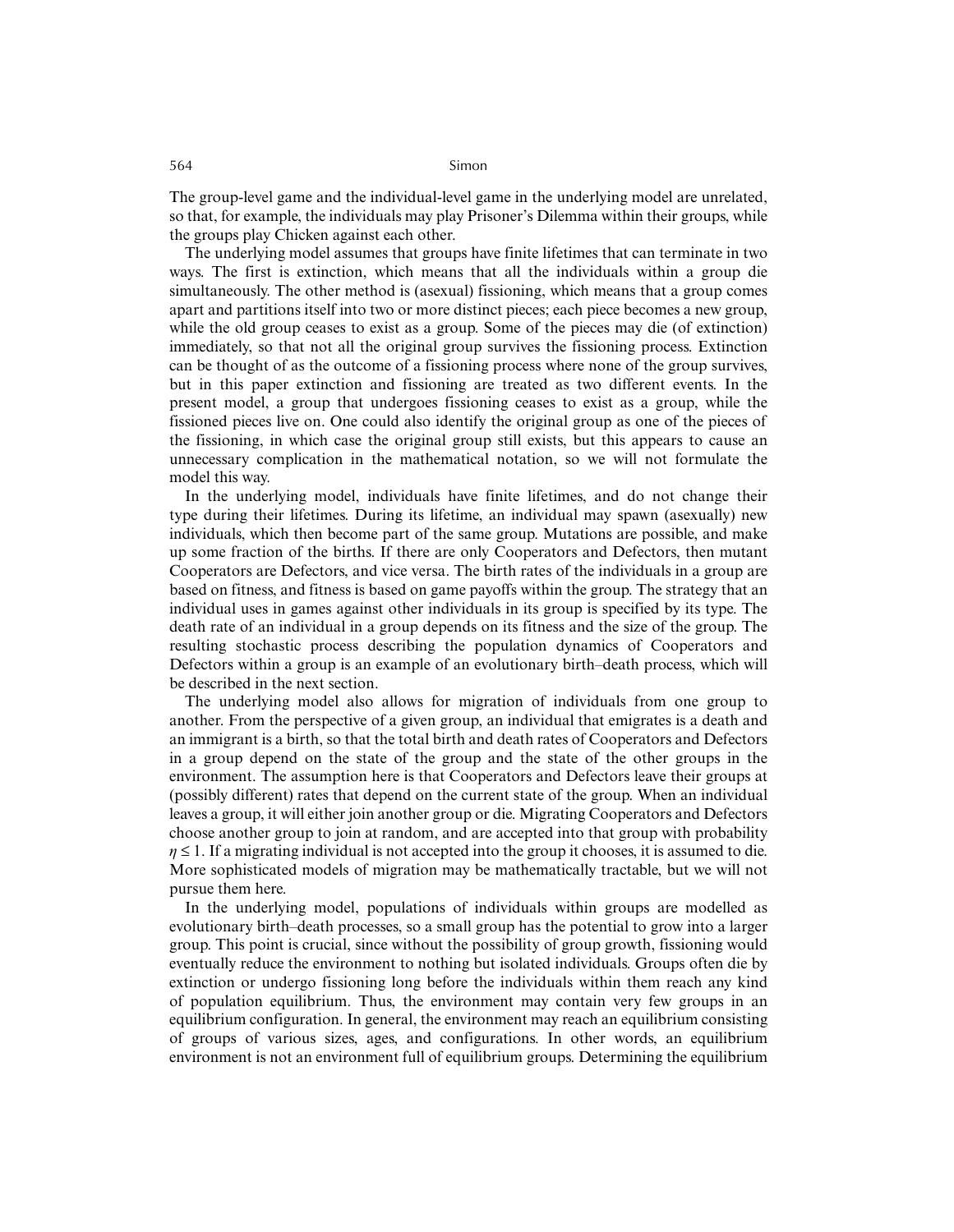configuration for the environment (if there is one), and the population dynamics that lead to the equilibrium, is the goal of the modelling analysis.

The full model of two-level selection developed here is therefore composed of four submodels:

- (M1) A model of individual population dynamics within groups (involving  $k \ge 2$  types of individuals). If there is no migration, the within-group population dynamics can be formulated as statistically independent evolutionary birth–death processes (Section 5), with rates depending on (individual-level) game payoffs. Migration makes the model more complicated, but it can still be analysed exactly (e.g. Sections 6 and 7).
- (M2) A model of group-level fitness based on internal (within-group) and external (inter-group) fitness functions. Internal group fitness depends only on the group state, while external group fitness depends on the state of the environment and the outcomes of group-level game payoffs.
- (M3) A model specifying how and when group fissioning and extinction occur. In the stochastic model, the timing of the fissioning and extinction events follows statistically independent non-stationary Poisson processes (Karlin and Taylor, 1975, ch. 4). The fissioning and extinction rates depend on group size, composition, and fitness. The statistical properties of the fissioning event (e.g. the number of pieces and their compositions) are specified by a fissioning density (Sections 6 and 7).
- (M4) A model of individual migration patterns (between groups). The timing of migration events in the stochastic model follows statistically independent non-stationary Poisson processes, with rates for individuals depending on their group's size and composition.

There are many possible variations of  $(M1)–(M4)$ , so the scope of the full model is fairly broad. In every case, the state of a group is a complete description of the group, so the environment at time *t* is completely characterized by a function specifying how many groups in each state there are.

#### **5. EVOLUTIONARY BIRTH–DEATH PROCESSES**

The term 'evolutionary birth–death process' was coined by Simon (2008), and defined there in a way that is slightly more general than is needed in the present work. [The diffusion terms in equation (11) in Simon (2008) are set to zero here.] The evolutionary birth–death process described here will contain only the generality needed for the underlying model described in Section 4.

Suppose that there are *k* types of individuals in a population. An evolutionary birth– death process is a single-level evolutionary process, so the population can be thought of as a single group. (The full two-level stochastic population model described in Section 6 is an evolving collection of semi-autonomous evolutionary birth–death processes; one corresponding to each group.)

Let  $n<sub>t</sub>(i)$  be the number of type *i* individuals in the population at time *t*, and let  $N_t = \sum_{i=1}^k n_t(i)$  be the total population at time *t*. Let  $F_t(i)$  be the fitness of type *i* individuals at time *t*. Typically,  $F_t(i)$  is defined to be the average payoff type *i* individuals get from playing a certain game (e.g. Prisoner's Dilemma or a public goods game) against randomly chosen opponent(s) from the population, but in theory, fitness can be virtually any function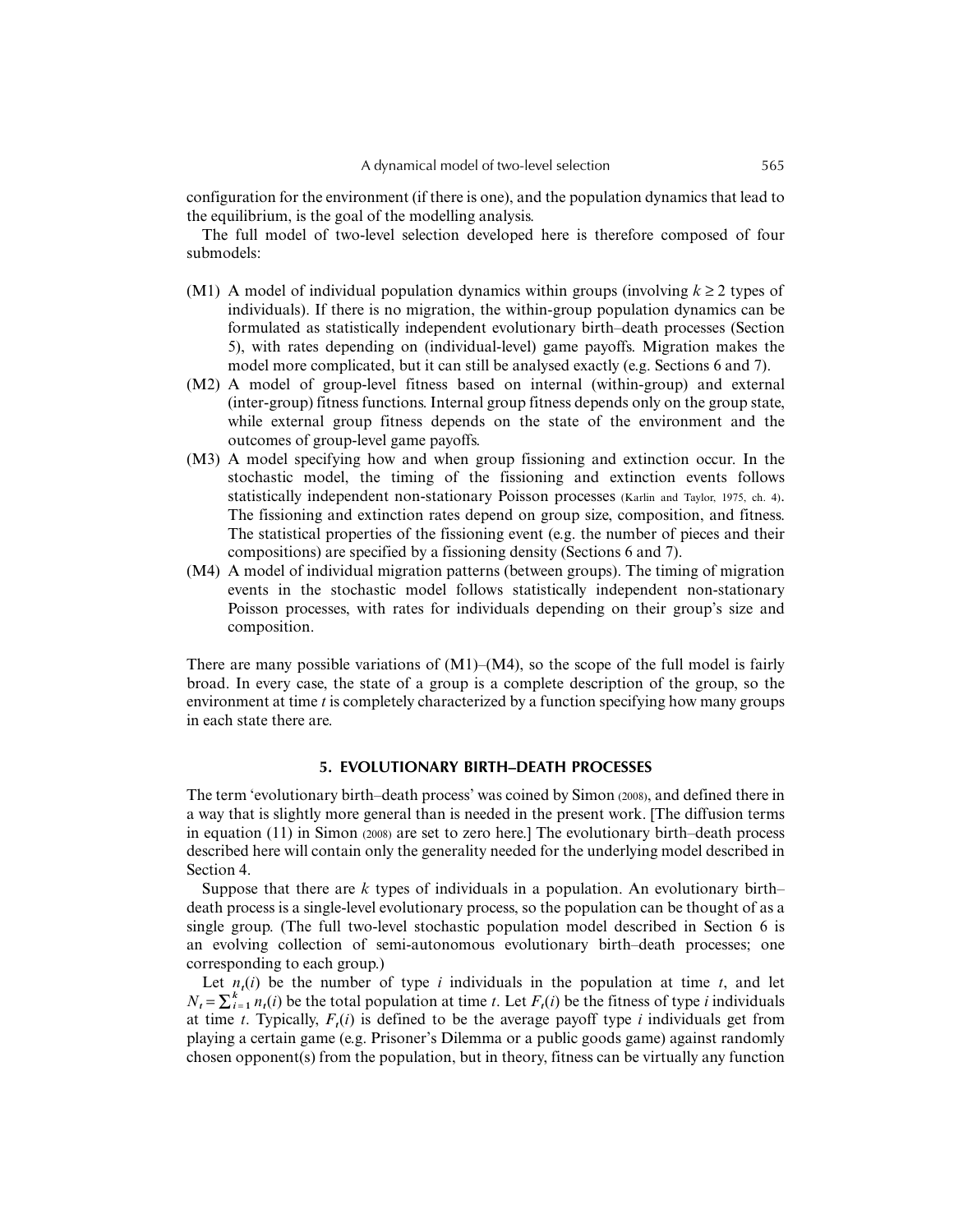of the state of the environment. Each individual in the population is mortal, and may (or may not) spawn new individuals during its lifetime. The birth (spawning) and death rates of a type *i* individual at time *t*, denoted  $\beta_i(i)$  and  $\delta_i(i)$  respectively, are usually functions of  $F_t(i)$ ,  $N_t$ , and perhaps other time-dependent quantities. Mutation can be modelled by assuming that when a type *i* individual spawns, the result is a type *j* individual with probability  $\mu_{ii}$ . [The 'rates' just mentioned are stochastic rates, i.e. if a particular type *i* individual is observed during a time interval  $[t, t + dt]$ , then the probability it spawns during the interval is  $\beta_i(i) dt + o(dt)$  and the probability it dies during the interval is  $\delta_i(i) dt + o(dt)$ , where  $o(u)$  is a function satisfying  $\lim_{u\to 0} o(u)/u = 0$ . Roughly speaking, when *u* is small,  $o(u)$  is negligible. See Karlin and Taylor (1975, ch. 4).]

As a simple and illustrative example of an evolutionary birth–death process, suppose birth rates are equal to fitness and death rates are proportional to the total population, i.e.

$$
\beta_t(i) = F_t(i)
$$
 and  $\delta_t(i) = cN_t$ ,  $i = 1, 2, ..., k$  (1)

We can define  $F_{\ell}(i)$  to be the average payoff in a game against a random opponent, i.e.

$$
F_t(i) = N_t^{-1} \sum_{j=1}^k n_t(j) G_{ij},
$$

where  $G_{ii}$  is the payoff to *i* in a game against *j*. The total rate that individuals in the population are spawning at time *t* is

$$
\beta_t^* = \sum_{i=1}^k n_i(i)\beta_i(i) = \overline{\beta}_t N_t,
$$

where  $\bar{\beta}$ , is the average per-individual birth rate at time *t*, and the total death rate in the population is

$$
\delta_t^* = \sum_{i=1}^k n_i(i)\delta_i(i) = cN_t^2.
$$

Thus,

$$
E(N(t+dt) - N(t)) = (\beta_t - cN(t))N(t)dt + o(dt),
$$

so at time *t* the total population moves towards the value

$$
\overline{N}_t = \overline{\beta}_t/c. \tag{2}
$$

Since  $\bar{\beta}$ , is stochastic,  $\bar{N}$ , varies in time, so it is not an equilibrium in the usual sense. If fitness levels are bounded (as they usually are), then  $\overline{N}$ *t* is likewise bounded. (Strictly speaking, the evolutionary birth–death process just described has no *steady state*, since the entire population will eventually go extinct with probability 1. However, if  $\overline{N}$  is large enough, the expected time to extinction is astronomically large.) Since

$$
E(n_i(t+dt) - n_i(t)) = \left(\sum_{j=1}^k n_j(t)\beta_j(t)\mu_{ji} - \delta_i(t)n_i(t)\right)dt + o(dt),
$$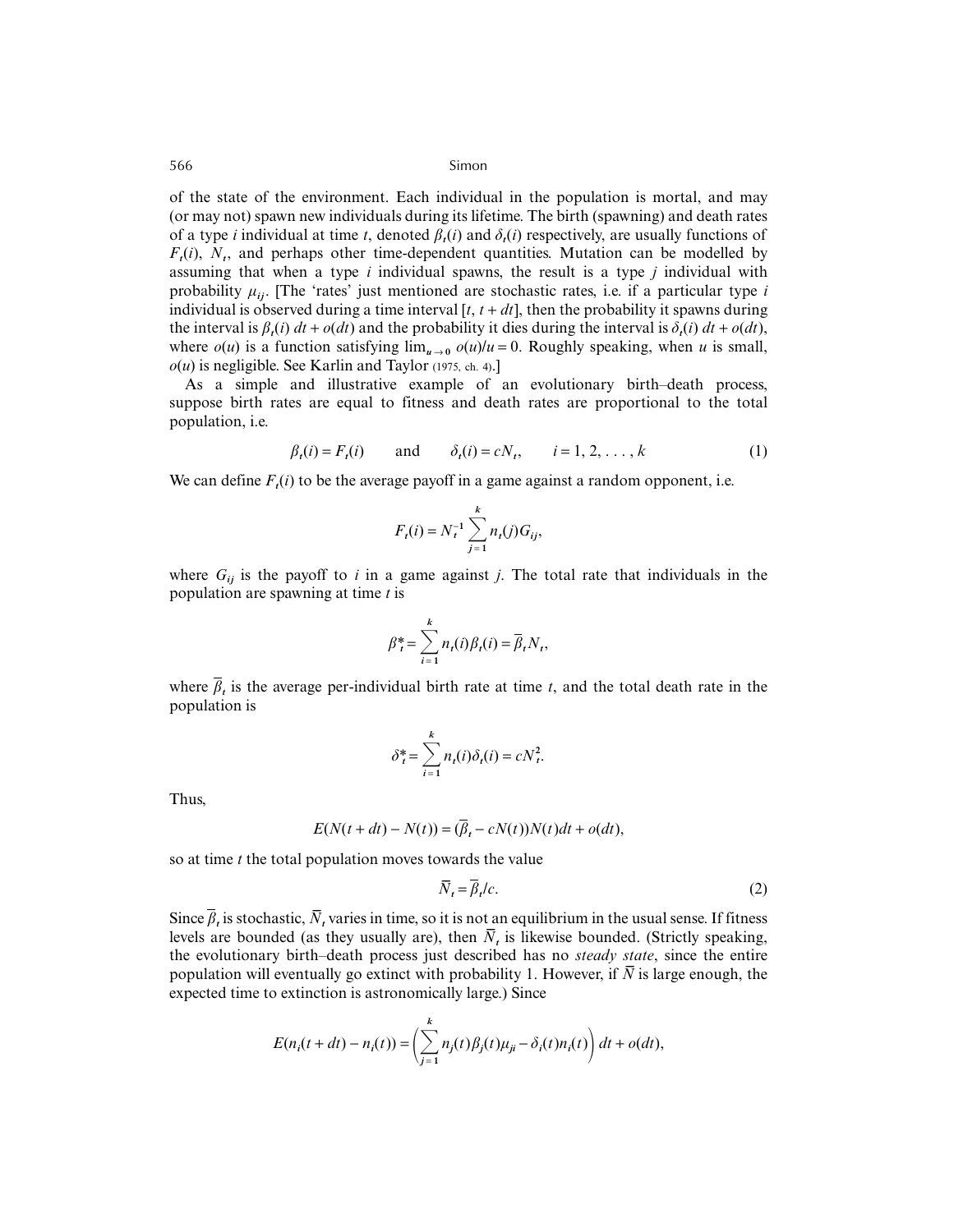it is reasonable to expect that the stochastic trajectories,  $n(i)$ ,  $i = 1, 2, \ldots, k$  will resemble the deterministic trajectories,  $z_i(t)$ ,  $i = 1, 2, \ldots, k$ , which obey the system of ordinary differential equations,

$$
z'_{t}(t) = \sum_{j=1}^{k} \beta_{j}(t) \mu_{ji} z_{j}(t) - \delta_{i}(t) z_{i}(t).
$$
 (3)

Figures 6 and 7 illustrate the similarity between the stochastic and deterministic population models, and further suggest that as the population increases the similarity increases. Figures 6 and 7, and other numerical experiments by the author, strongly support the conjecture that a properly scaled sequence of evolutionary birth–death processes converges to a deterministic path specified by a system of ordinary differential equations like (3). The logic behind the derivation of the PDE in Section 7 from the stochastic equations in Section 6 is based on this observation.

Since an evolutionary birth–death process is a continuous-time Markov chain on a lattice, it is easy (in principle) to simulate. If the process is in state  $n_t = (n_t(1), \ldots, n_t(k))$  at time *t*, it will move next to state  $n_t + e_i$  with probability  $n_t(i) \beta_t(i)/\lambda_t$  and will move next to state  $n_t - e_i$  with probability  $n_t(i)\delta_t(i)/\lambda_t$ , where  $e_i$  is the *i*th unit vector, and

$$
\lambda_t = \sum_j n_t(j)(\beta_t(j) + \delta_t(j))
$$

is the total rate at which transitions occur at time *t*. The elapsed time until the next event is therefore exponentially distributed with mean  $\lambda_t^{-1}$  and independent of the transition that occurs (see Karlin and Taylor, 1975, ch. 4). One can simulate an evolutionary birth–death process by



**Fig. 6.** Evolutionary birth–death process and its deterministic approximation. The example here is based on (1) where the game is a Prisoner's Dilemma. The death rate parameter is  $c = 0.04$  and the initial population is  $(n_0(c), n_0(d)) = (30, 5)$ . In this example, the stochastic trajectories clearly follow the deterministic trajectories (3), but they deviate significantly at times. The Cooperators begin in the majority and start off increasing at a faster rate than the Defectors, but eventually the Defectors establish themselves and drive the cooperators to extinction at about  $t = 4.0$ .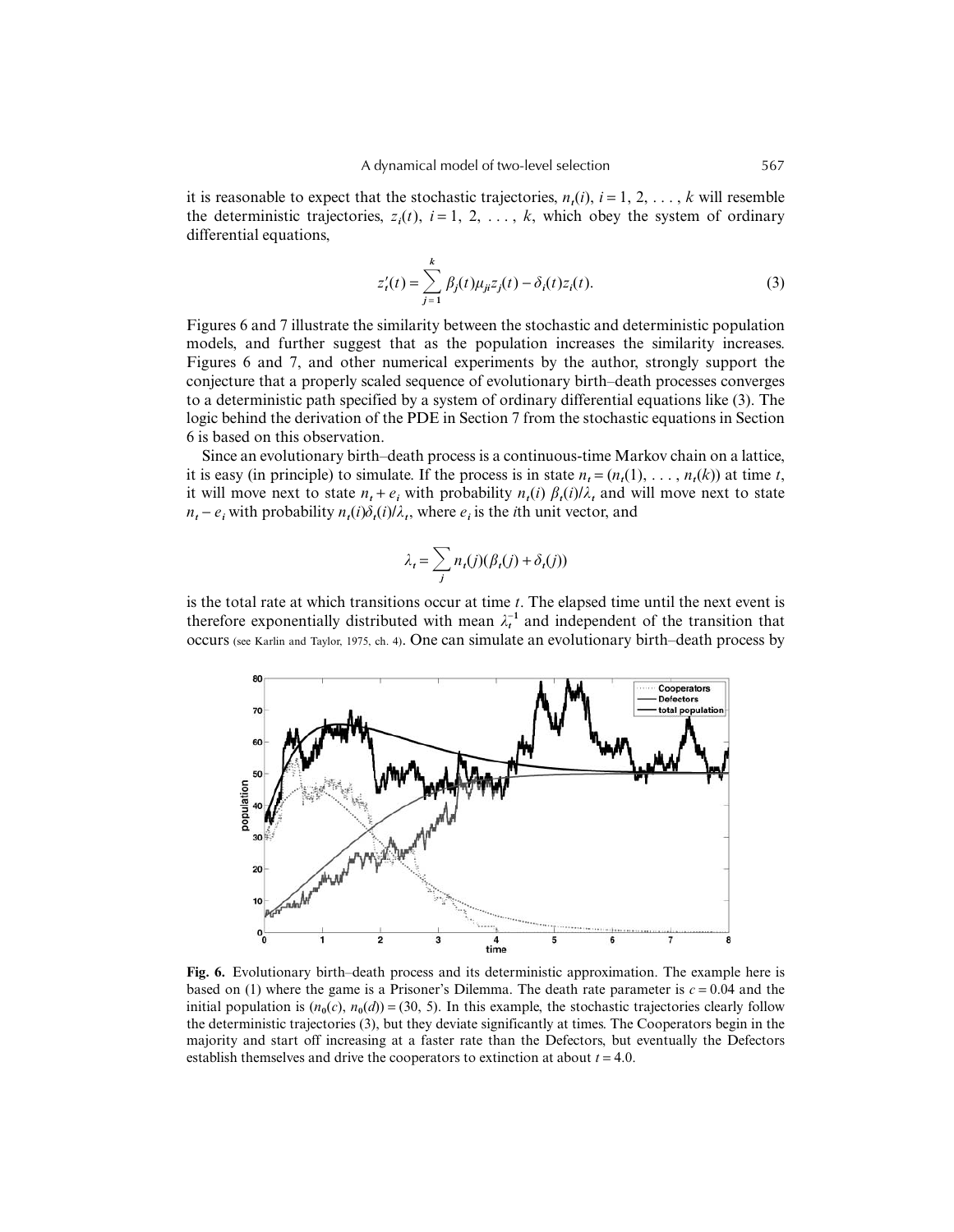

**Fig. 7.** Evolutionary birth–death process and its deterministic approximation. The example in this figure is the same as that in Fig. 6 except that the death rate parameter is cut by a factor of 6 to  $c = 0.067$ , and the initial population is multiplied by 6 to  $(n_0(c), n_0(d)) = (180, 30)$ . When the resulting trajectories are divided by 6, the deterministic trajectories are the same as in Fig. 6. However, the stochastic trajectories follow the deterministic paths much more closely than in Fig. 6. A scaled sequence of evolutionary birth–death processes, where the death rate of the *m*th process is decreased by *m*, the initial population is increased by *m*, and the resulting population is divided by *m*, appears to converge to the deterministic path.

simulating the sequence of transitions that occur. If a transition occurs at time *t*, the simulation generates 2*k* independent exponential random variables  $\{X_1, Y_1, \ldots, X_k, Y_k\}$ , where  $X_i$  has mean  $(n_t(i) \beta_t(i))^{-1}$  and  $Y_i$  has mean  $(n_t(i) \delta_t(i))^{-1}$ . The next transition occurs at time  $t + s$  where

$$
s = \min \{X_1, Y_1, \ldots, X_k, Y_k\},\
$$

and the identity of the new state is determined by which variable is the minimum (see Karlin and Taylor, 1975, ch. 4).

If  $N_t$  is too big, the simulation will have so many transitions that it will run very inefficiently. If may be possible to design a more sophisticated simulation of an evolutionary birth–death process, but simulations will always be impractical for large enough populations. Fortunately, the associated system of ODEs (3) provides a good approximation to the simulation in exactly the cases when the simulation is inefficient, and (3) is easily solved by standard numerical techniques such as Runge-Kutta.

## **6. FORMULATION OF THE DISCRETE-STATE STOCHASTIC MODEL**

At time  $t = 0$ , the environment contains groups with indices  $i \in \{1, 2, \ldots, N_0\}$ . Let  $I_t$  be the largest index that has been used up to time *t*, so that  $I_0 = N_0$ , and let *N*, be the number of living groups in the environment at time *t*. Let *At* be the set of indices corresponding to the groups that are alive at time *t*. Groups die by extinction or by fissioning. When a group dies by extinction, all the individuals in the group die. When a group dies by fissioning, it breaks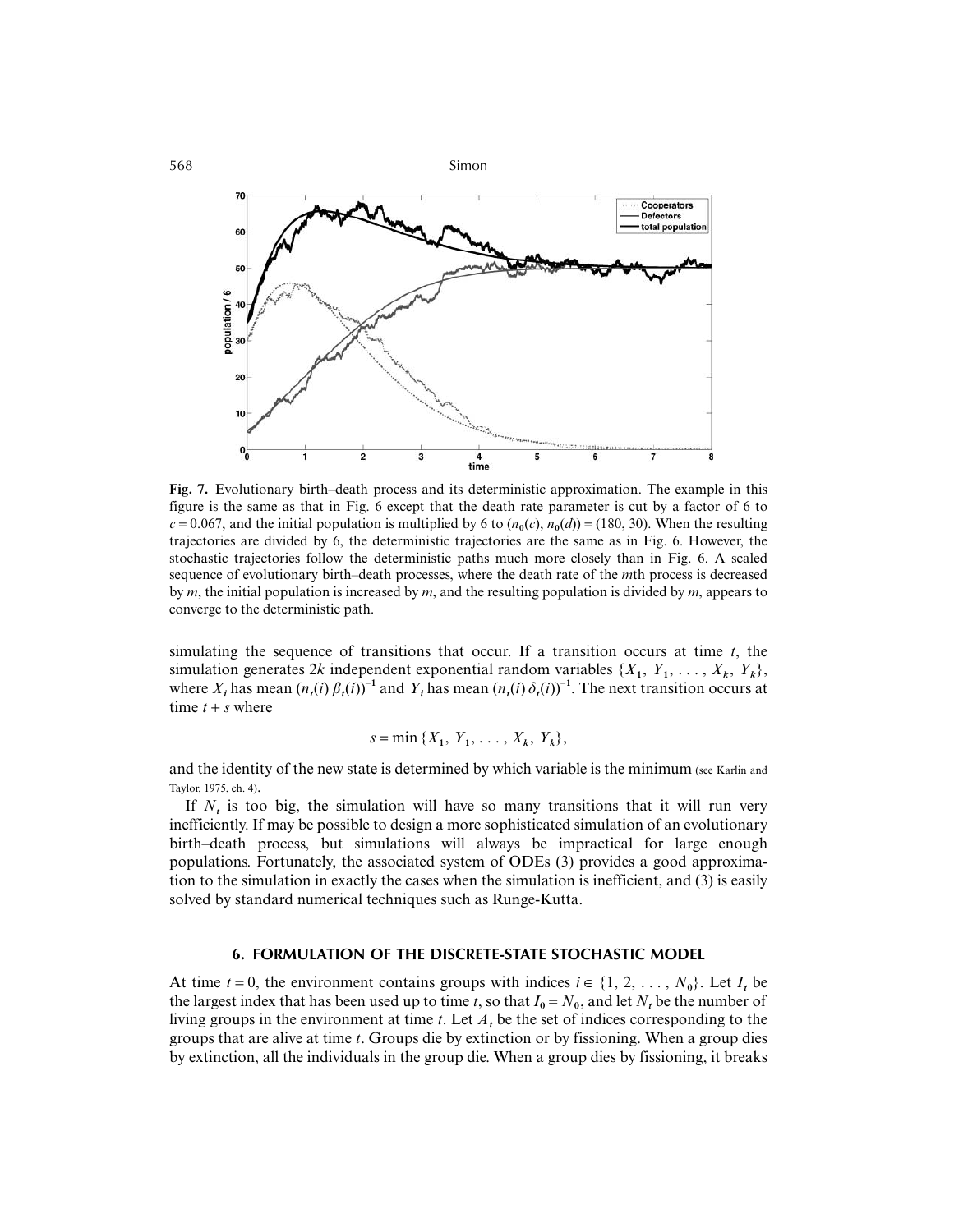into two or more pieces, and each piece becomes a new group. New groups are assigned the smallest indices that have not yet been used. The time that group  $i$  is born is denoted  $\tau_i$  and the time it dies (by extinction or fissioning) is denoted  $T_i$ . Thus, if group *i* is born when group *j* fissions, then  $\tau_i = T_i$ . The dynamics within each group is handled analogously. Fix a group *i*. Let  $(x_t(i), y_t(i))$  be the number of Cooperators and Defectors respectively in group *i* at time  $t \in [\tau_i, T_i]$ , i.e.  $(x_t(i), y_t(i))$  is the state of group *i* at time *t*.

**Definitions:** A group with exactly x Cooperators and *y* Defectors is called an  $(x, y)$ -group. The size of an  $(x, y)$ -group is  $x + y$ . The state of the environment at time *t* is denoted  $\Theta_t = \{(x_t(i), y_t(i)) : i \in A_t\}.$ 

The spawning rate of a Cooperator in an  $(x, y)$ -group is denoted  $b(x, y)$ , so the total spawning rate of the Cooperators in an  $(x, y)$ -group is  $xb_c(x, y)$ . Similarly, the total spawning rate of Defectors in an  $(x, y)$ -group is  $yb_d(x, y)$ . Typically,  $b_c(x, y)$  and  $b_d(x, y)$ are related to fitness, and fitness is a weighted average of the payoffs from the game that Cooperators and Defectors play within their groups, but in theory they can be any functions of the state of the group. The model assumes that Cooperators spawn Cooperators with probability  $\mu_{cc}$ , Defectors spawn Defectors with probability  $\mu_{dd}$ , while  $\mu_{cd} = 1 - \mu_{cc}$  and  $\mu_{dc} = 1 - \mu_{dd}$  are the probabilities of mutations. Thus, the total rate that Cooperators are spawned is  $\mu_{cc} x b_c(x, y) + \mu_{dc} y b_d(x, y)$ , and the total rate that Defectors are spawned is  $\mu_{cd}xb_c(x, y) + \mu_{dd}yb_d(x, y)$ . The death rates for Cooperators and Defectors in an  $(x, y)$ -group are denoted  $d_c(x, y)$  and  $d_d(x, y)$  respectively. Typically, the death rates are assumed to increase as the size of the group increases, and they may also depend on fitness. If there is no migration in the model, all population changes within a given group are due to spawning and death, so the model of intra-group population dynamics does not depend on the state of the rest of the environment.

If migration is possible, the model of population dynamics within group *i* is more complicated. At time *t*, it depends on the state of the group  $(x_t(i), y_t(i))$  and the state of the environment Θ*t*. The model of migration has two parts. First, it specifies the rates that Cooperators and Defectors leave their groups. The assumption is that these rates depend on the state of the group only. In other words, there are functions  $\varepsilon_c(x, y)$  and  $\varepsilon_d(x, y)$ that specify the per-individual emigration rates for Cooperators and Defectors from an  $(x, y)$ -group. The second part of the migration model describes what happens to individuals that leave their groups. The model assigns migrating individuals to a group in the environment at random. (More sophisticated models would distinguish between Cooperators and Defectors and the states of the groups in the environment, but no attempt to develop such a model of migration will be made here.) A migrating individual that tries to join a group will be accepted with some probability,  $\eta \leq 1$ . Rejected immigrants are assumed to die.

The rates that Cooperators and Defectors emigrate from an  $(x, y)$ -group are  $xe<sub>c</sub>(x, y)$  and  $ye_{d}(x, y)$  respectively. Let

$$
\varepsilon_c^*(t) = \sum_{i \in A_t} x_t(i) \varepsilon_c(x_t(i), y_t(i)) \quad \text{and} \quad \varepsilon_d^*(t) = \sum_{i \in A_t} y_t(i) \varepsilon_d(x_t(i), y_t(i)) \quad (4)
$$

be the total migration rates of Cooperators and Defectors in the environment at time *t*. Since migration is random, the immigration rates of Cooperators and Defectors to each group in the environment at time *t* are  $\varepsilon_c^*(t)/N_t$  and  $\varepsilon_d^*(t)/N_t$ . Immigrants are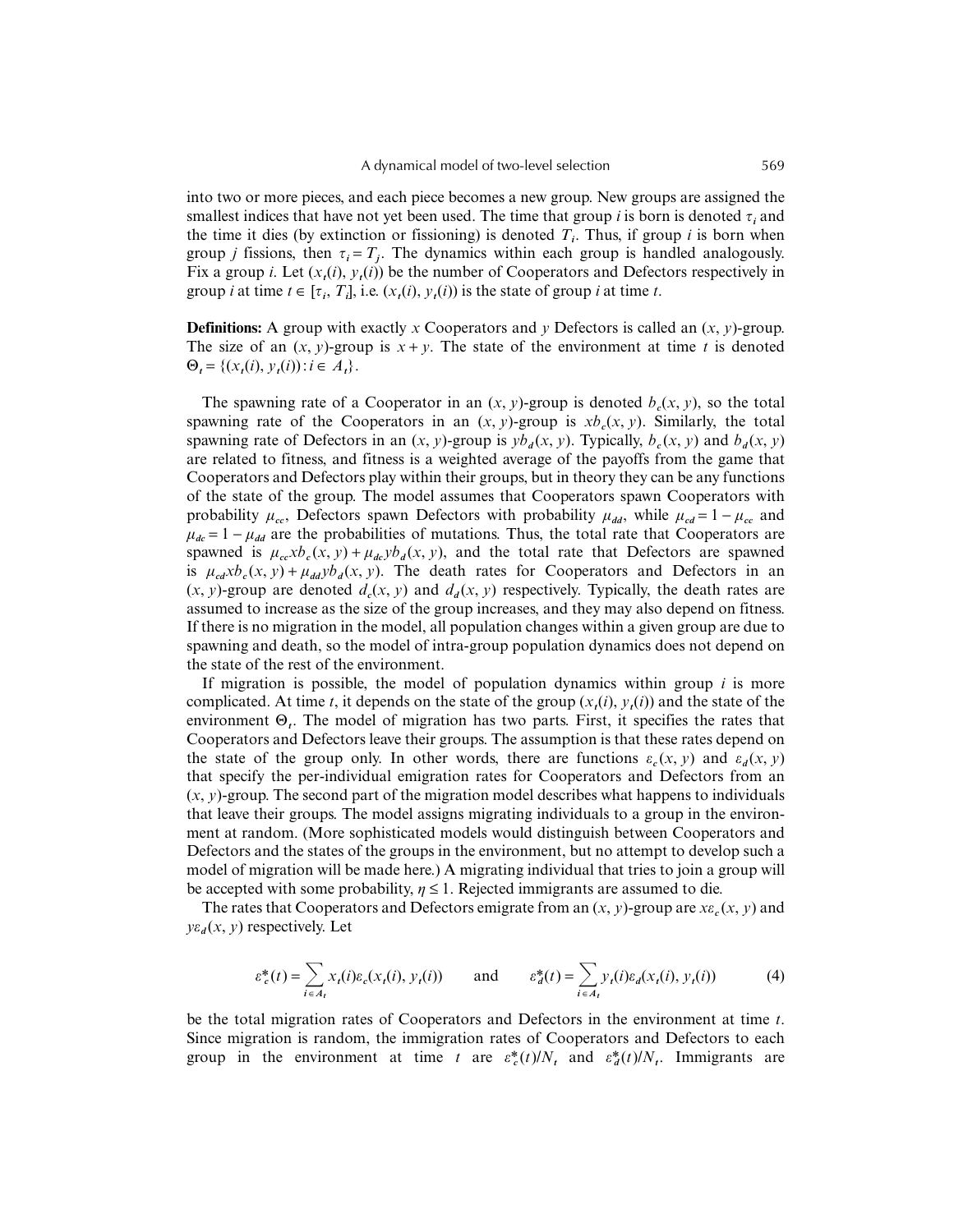accepted with probability η, so the total birth rate of Cooperators in group *i* at time *t* due to spawning and immigration is

$$
\mu_{cc} x_t(i) b_c(x_t(i) y_t(i)) + \mu_{dc} y_t(i) b_d(x_t(i), y_t(i)) + \eta \varepsilon_c^*(t) / N_t.
$$

The total death rate of Cooperators in group *i* at time *t* due to individual deaths and emigration is

$$
x_t(i)d_c(x_t(i), y_t(i)) + x_t(i)\varepsilon_c(x_t(i), y_t(i)).
$$

Similarly, the total birth and death rates of Defectors in group *i* at time *t* are

$$
\mu_{cd}x_t(i)b_c(x_t(i), y_t(i)) + \mu_{dd}y_t(i)b_d(x_t(i), y_t(i)) + \eta \varepsilon_d^*(t)/N_t
$$

and

$$
y_t(i)d_d(x_t(i), y_t(i)) + y_t(i)\varepsilon_d(x_t(i), y_t(i)),
$$

respectively.

The fitness of group *i* at time *t* is denoted  $f_i(i)$ . The fitness of group *i* is the sum of its internal fitness and external fitness. Internal fitness depends on the state of the group only, so the internal fitness of an  $(x, y)$ -group is denoted  $f^I(x, y)$ . The external fitness of a group depends on how it fares against other groups in the environment at a certain game. The game that groups play against each other has no relation to the game that individuals play within groups. The strategy that group *i* uses at time *t* against group *j* is a function of their states. The set of allowable strategies used by groups is denoted *S*. Let  $\Psi: S \times S \rightarrow \Re$  be the game payoff function for group interactions, and let  $s[(x, y), (u, v)] \in S$  be the strategy that an  $(x, y)$ -group uses against a  $(u, y)$ -group. The model assumes perfect mixing of group interactions, so external fitness is the average payoff from games against other groups:

$$
f_t^E(i) = N_t^{-1} \sum_{j \in A_t} \hat{\Psi}_t(i, j),
$$

where  $\hat{\Psi}_t(i, j)$  is the expected payoff group *i* gets against group *j* at time *t*. The fitness of group *i* at time *t* is therefore

$$
f_t(i) = f^I(x_t(i), y_t(i)) + f_t^E(i).
$$

The extinction and fissioning rates for group *i* at time *t* are denoted  $e_t(i)$  and  $w_t(i)$ , respectively. Typically,  $e_i(i)$  is a function of  $f_i(i)$  and the number of groups (and/or individuals) in the environment, while  $w_i(i)$  depends only on the state of group *i*; but in theory they can be any functions of Θ*t*.

The last detail in the underlying model is a mathematical description of the fissioning event. For integers *x* and *y*, let  $P(x, y)$  be the set of all feasible partitions of  $(x, y)$  under fissioning, and for  $\rho \in \mathcal{P}(x, y)$ , let  $P((x, y), \rho)$  be the probability that partition  $\rho$  occurs when an  $(x, y)$ -group fissions. Then  $P((x, y), \rho)$  is a (discrete) *fissioning density*. The cardinality of  $P(x, y)$  can be astronomical, so the most complicated models of fissioning are mathematically intractable. Fortunately, in practice a simple model of fissioning will often suffice, such as a random split into two pieces,  $(u, v)$  and  $(x - u, y - v)$  (e.g. Traulsen and Nowak, 2006). In this case, if *x* and *y* are large enough, *u* will be approximately normally distributed with mean *x*/2 and variance *x*/4, and *v* will be approximately normally distributed with mean *y*/2 and variance *y*/4. However, when a group of parasites (within a host organism)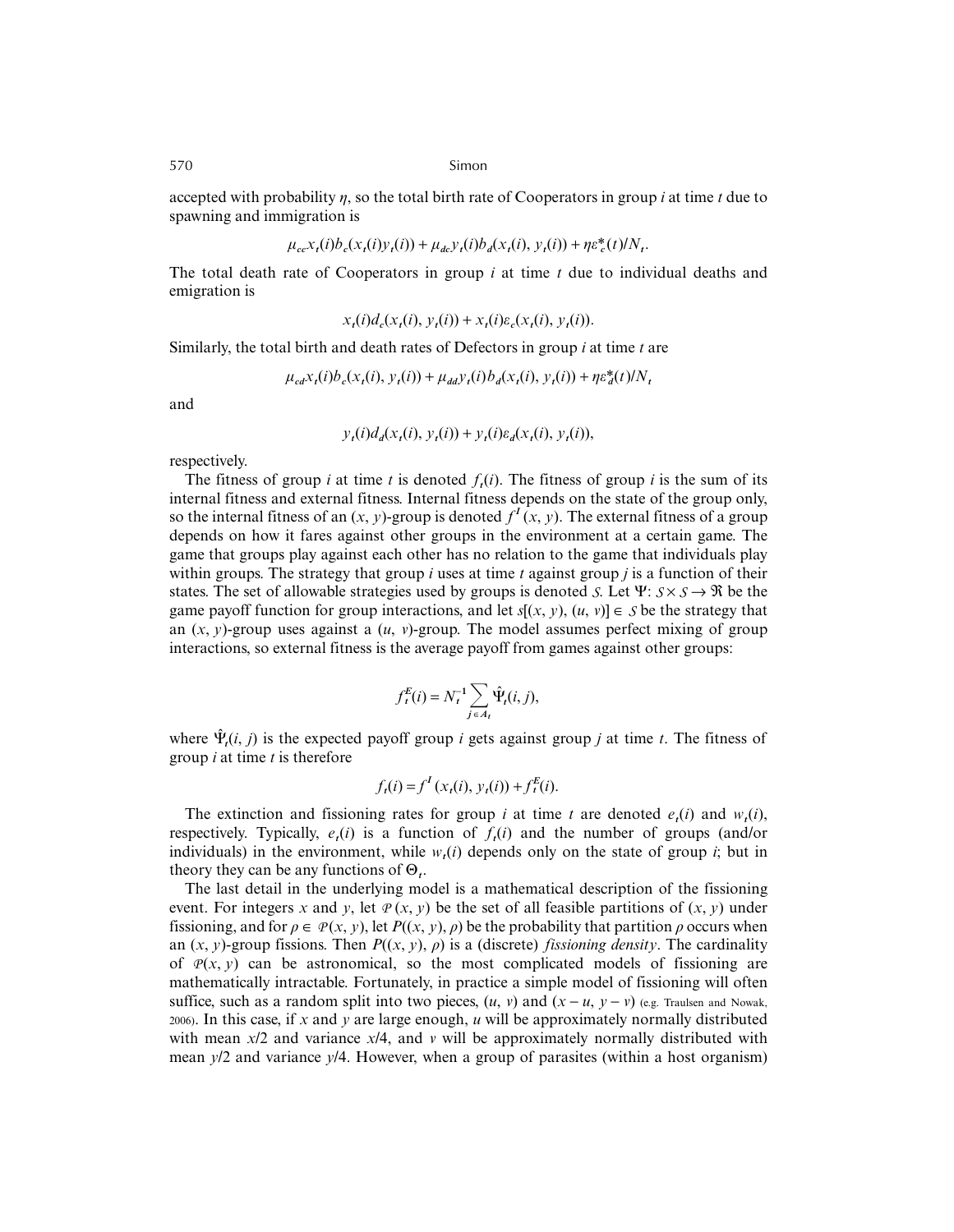undergoes fissioning, usually a small subset leaves, leading to a much different fissioning density (e.g. Fig. 4). One might imagine that some fissioning events in human huntergatherer tribes are along the Cooperator/Defector divide. This leads to yet another fissioning density (e.g. Fig. 5). There are many ways to construct fissioning densities. A simple, but relatively flexible class assumes that a group splits into two pieces, *A* and *B*, where Cooperators join *A* with probability *p*, and Defectors join *A* with probability *q*. If  $p = q = 1/2$ , the random split results. If p and q are both small (or both big), the result is a small group breaking away from the original group; and if *p* is big and *q* is small (or vice versa), the result is a split along the Cooperator/Defector divide. These fissioning densities will be derived explicitly in the context of the continuous model below.

If the groups are not too numerous in the environment, and the numbers of individuals in the groups are not too big, it is quite feasible to simulate the stochastic model. However, if there are a large number of groups and/or the groups contain lots of individuals, it is not practical to simulate the stochastic model. In the next section, a continuous and deterministic analog of the stochastic model will be derived. The numerical solution of the resulting PDE can be somewhat time-consuming too, but the numerical complexity does not depend on the size or number of groups in the environment.

## **7. THE CONTINUOUS-STATE DETERMINISTIC (PDE) MODEL**

In the stochastic model, the number of Cooperators and Defectors in a given group is integer valued. The number of groups in the environment is also integer valued. If the groups are large, the discussion in Section 5 (also Figs. 6 and 7) show that it is very reasonable to approximate the stochastic model  $n_t$  with the deterministic one,  $z_t$ . Similarly, if there are a large number of groups in the environment, it is reasonable to assume that the number of groups in or near a given state  $(x, y) \in \mathbb{R}^2$  can be approximated by a continuous deterministic process. Even if the numbers are relatively small, a continuous approximation can often be justified. In this section, the variables *x* and *y* are assumed to be continuous, i.e.  $(x, y) \in \mathbb{R}^2$ . The key to the continuous formulation of the two-level selection problem is to define a population density function  $\theta_t(x, y)$ , interpreted as the number of  $(x, y)$ -groups in the environment at time *t*. The density  $\theta_t(x, y)$  is analogous to  $\Theta$ , from the discrete model, and has the same interpretation as the state of the environment.

In the present context, a *continuous model* is a differential equation that specifies how  $\theta_t(x, y)$  changes in time, so  $\theta_t(x, y)$  is assumed to be differentiable in its variables. The benefits of a continuous model over a discrete model come from the clarity of its expression, and also that the full power of mathematical analysis may be brought to bear on the model, as Hofbauer and Sigmund (1998) demonstrate for more traditional population models. Here the population model is specified by a single PDE given by equation (23), which is derived as a continuous deterministic analog of the discrete stochastic model in the previous section. The individual terms in (23) correspond to different aspects of the two-level model. In particular, the partial derivative terms correspond to the within-group population dynamics. This explains (to some extent) how group and individual population dynamics are related in a two-level selection problem.

The continuous model will first be derived for the case of two individual types, Cooperators and Defectors, and then extended to  $k > 2$  types. The numerical complexity in solving the resulting PDE increases rapidly in *k*. Many interesting models can be constructed with  $k = 2$  or 3, which is within the practical range. If k needs to be large,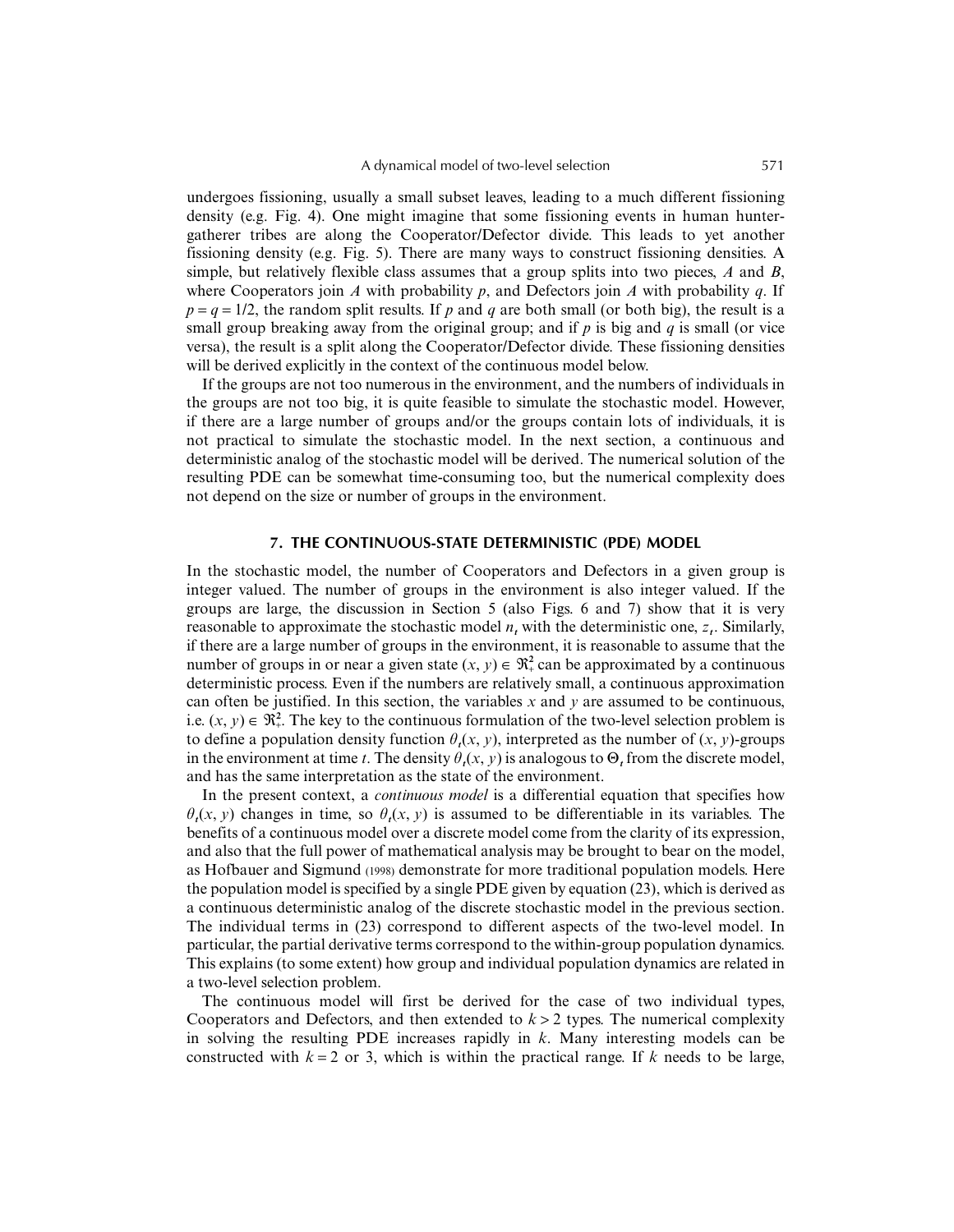the only practical way to analyse the model may be to simulate the stochastic model. If there is a continuum of individual types, e.g.  $i \in [0, 1]$ , then there may be some simplifications, but that extension will be left for future work.

In the continuous model, the state of the environment at time *t* is completely specified by  $\theta_t(x, y)$ ,  $(x, y) \in \Re^2$ , so  $\theta_t(x, y)$ ,  $t \ge 0$  is a complete description of the two-level evolutionary process. Virtually any statistic of interest can be derived easily from  $\theta$ *t*(*x*, *y*). For example, the number of groups in the environment at time *t* is

$$
N_t = \int_0^\infty \int_0^\infty \theta_t(x, y) dy dx,
$$
\n(5)

and the total populations of Cooperators and Defectors in the environment at time *t* are

$$
C_t = \int_0^\infty \int_0^\infty x \theta_t(x, y) dy dx \quad \text{and} \quad D_t = \int_0^\infty \int_0^\infty y \theta_t(x, y) dy dx, \tag{6}
$$

respectively. Furthermore, if there is an equilibrium population density in the environment starting from the initial state  $\theta_0(x, y)$ , then it is  $\theta^*(x, y) = \lim_{t \to \infty} \theta_t(x, y)$ . A method of computing the function  $\theta_t(x, y)$ ,  $(x, y) \in \mathbb{R}^2$ ,  $t > 0$  from the initial condition  $\theta_0(x, y)$ ,  $(x, y) \in \mathbb{R}^2$  is therefore a 'full dynamical solution' of the model.

Consider a generic group, and let  $(x_t, y_t)$  be the state of that group at time *t*. The continuous model requires a system of (ordinary) differential equations that govern  $(x_t, y_t)$ , of the form

$$
\begin{bmatrix} x'_t \\ y'_t \end{bmatrix} = \begin{bmatrix} \gamma_t^e(x_t, y_t) \\ \gamma_t^d(x_t, y_t) \end{bmatrix}
$$
 (7)

where  $\gamma_t^c(x, y)$  and  $\gamma_t^d(x, y)$  are differentiable in *x* and *y*. The proper choices of these functions are crucial to the two-level model. An evolutionary birth–death process,  $n_t$ , always has a natural approximation by a continuous and deterministic process, *zt*, so if there is no migration between groups,  $\gamma_t^c(x, y)$  and  $\gamma_t^d(x, y)$  reduce to (3).

Borrowing the notation from the previous section, the total birth rate minus the total death rate of Cooperators at time *t* in the generic group is

$$
\alpha_c(x_t, y_t) = \mu_{cc} x_t b_c(x_t, y_t) + \mu_{dc} y_t b_d(x_t, y_t) - x_t d_c(x_t, y_t),
$$
\n(8)

and the total birth rate minus total death rate for Defectors is

$$
\alpha_d(x_t, y_t) = \mu_{cd} x_t b_c(x_t, y_t) + \mu_{dd} y_t b_d(x_t, y_t) - y_t d_d(x_t, y_t). \tag{9}
$$

If there is no migration, then  $\gamma_t^c(x_t, y_t) = \alpha_c(x_t, y_t)$  and  $\gamma_t^d(x_t, y_t) = \alpha_d(x_t, y_t)$ .

If individuals migrate occasionally from one group to another, then (7) must account for it. Let  $\varepsilon_c(x, y)$  and  $\varepsilon_d(x, y)$  be the (per individual) rates that Cooperators and Defectors emigrate from an  $(x, y)$ -group. The total emigration rates of Cooperators and Defectors in the environment at time *t* are therefore

$$
\varepsilon_c^*(t) = \int_0^\infty \int_0^\infty x \varepsilon_c(x, y) \theta_t(x, y) dy dx \quad \text{and} \quad \varepsilon_d^*(t) = \int_0^\infty \int_0^\infty y \varepsilon_d(x, y) \theta_t(x, y) dy dx.
$$

The model assumes that a migrating individual chooses a group to join at random, and is accepted with probability  $\eta$ . Thus, for each group in the environment at time  $t$ , the immigration rates of Cooperators and Defectors are given by  $\eta \varepsilon_c^*(t) / N_t$  and  $\eta \varepsilon_d^*(t) / N_t$ , respectively. When migration is included in the population dynamics within a given group, equation (7) becomes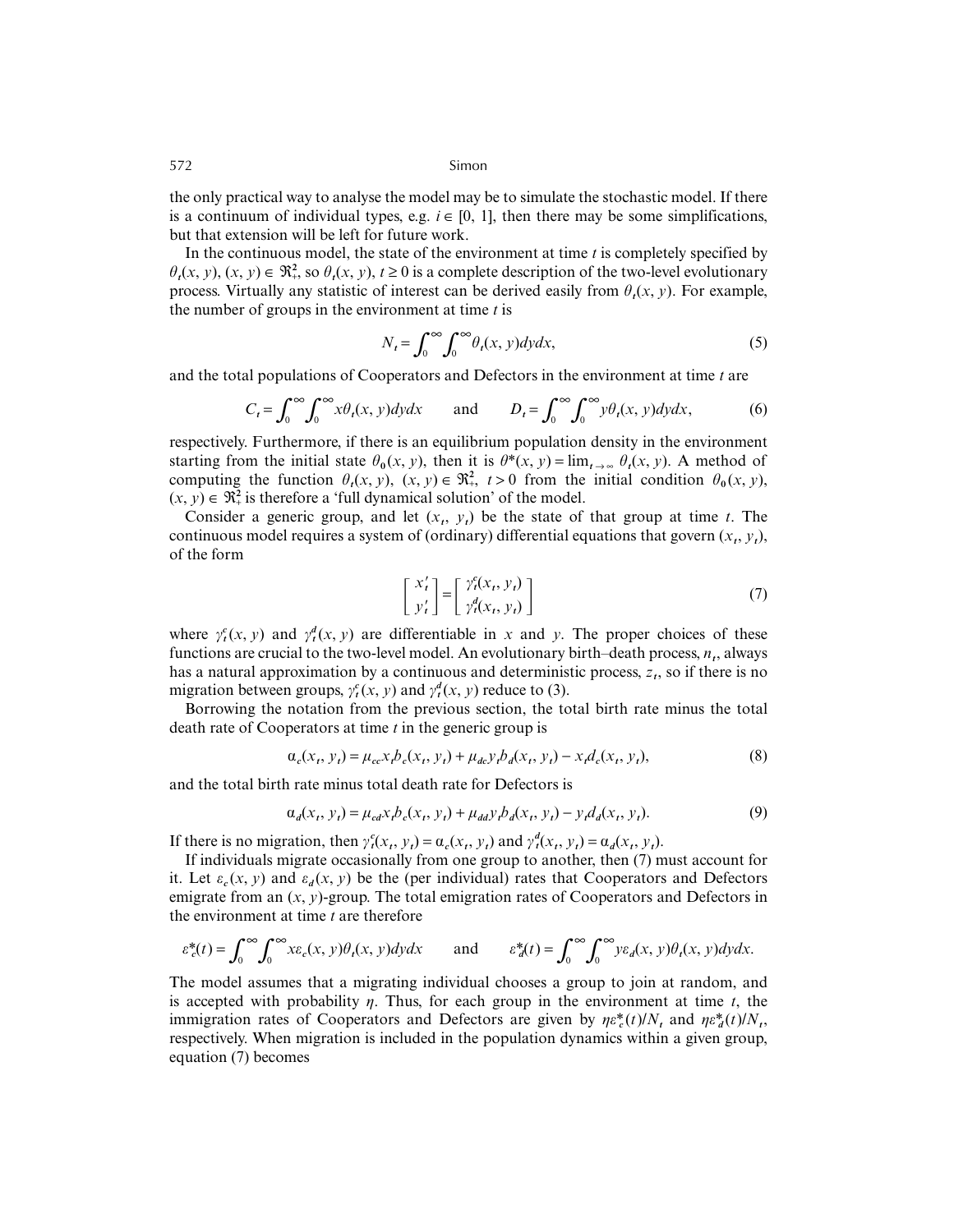A dynamical model of two-level selection 573

$$
\begin{bmatrix} x'_t \\ y'_t \end{bmatrix} = \begin{bmatrix} \alpha_e(x_t, y_t) + \eta \varepsilon_e^*(t) / N_t - x_t \varepsilon_e(x_t, y_t) \\ \alpha_d(x_t, y_t) + \eta \varepsilon_d^*(t) / N_t - y_t \varepsilon_d(x_t, y_t) \end{bmatrix}.
$$
 (10)

The first terms on the right-hand side of (10) correspond to internal population dynamics, the second terms correspond to immigration, and the third terms correspond to emigration. More sophisticated migrations models could be developed.

Let  $e_t(x, y)$  be the extinction rate at time *t* of  $(x, y)$ -groups in analogy to  $e_t(i)$  from Section 6, and let  $w(x, y)$  be the fissioning rate at time *t* of  $(x, y)$ -groups in analogy to  $w_i(i)$  from Section 6. Group-level model parameters like  $e_i(x, y)$  and  $w_i(x, y)$  depend on the fitness of  $(x, y)$ -groups. Group fitness is the sum of internal and external fitness. Recall that the internal fitness of an  $(x, y)$ -group,  $f^I(x, y)$ , is only a function of *x* and *y*, but the external fitness of an (*x*, *y*)-group depends on the precise state of the environment at time *t*. The external fitness of an (*x*, *y*)-group at time *t* has the form

$$
f_t^E(x, y) = N_t^{-1} \int_0^\infty \int_0^\infty \hat{\Psi}((x, y), (u, v)) \theta_t(u, v) dv du,
$$
\n(11)

where  $\hat{\Psi}((x, y), (u, v))$  is the expected payoff an  $(x, y)$ -group gets in a match against a  $(u, v)$ -group. Thus,  $f_t^E(x, y)$  is the average payoff an  $(x, y)$ -group gets in a game against a random group from the environment at time *t*. The fitness of an  $(x, y)$ -group at time *t* is the sum,

$$
f_t(x, y) = f^I(x, y) + f_t^E(x, y).
$$
 (12)

When an  $(x, y)$ -group undergoes fissioning, it breaks up into two or more pieces, whose total populations cannot exceed  $(x, y)$ . In the continuous model, fissioning is specified by a fissioning density, defined as follows.

**Definition:** A fissioning density is an integrable function  $h((x, y), (u, v))$ , where  $(x, y) \in \mathbb{R}^2_+$ and  $0 \le u \le x$ ,  $0 \le v \le y$ , satisfying

$$
\int_0^x \int_0^y uh((x, y), (u, v))dudv \le x \quad \text{and} \quad \int_0^x \int_0^y vh((x, y), (u, v))dvdu \le y, \quad (13)
$$

for every  $(x, y) \in \Re^2$ .

Interpret  $h((x, y), (u, v))$  as the expected number of fissioned pieces of an  $(x, y)$ -group that are approximately (*u*, *v*)-groups. A simple and useful class of fissioning densities can be constructed by assuming  $(x, y)$ -groups fission randomly into two pieces,  $A$  and  $B$ , where Cooperators join *A* with probability *p*, and Defectors join *A* with probability *q*. The number of Cooperators in *A* is approximately normally distributed with mean *xp* and variance  $xp(1-p)$ . Similarly, the number of Defectors in *A* is approximately normally distributed with mean *yq* and variance  $yq(1-q)$ . The fissioning density in this case has approximately the form

$$
h((x, y), (u, v)) = hA((x, y), (u, v)) + hB((x, y), (u, v)),
$$
\n(14)

where

$$
h_A((x, y), (u, v)) = \frac{\exp(-(u - px)^2/2xp(1 - p))}{\sqrt{2\pi xp(1 - p)}} \cdot \frac{\exp(-(v - qy)^2/2yq(1 - q))}{\sqrt{2\pi yq(1 - q)}}
$$
(15)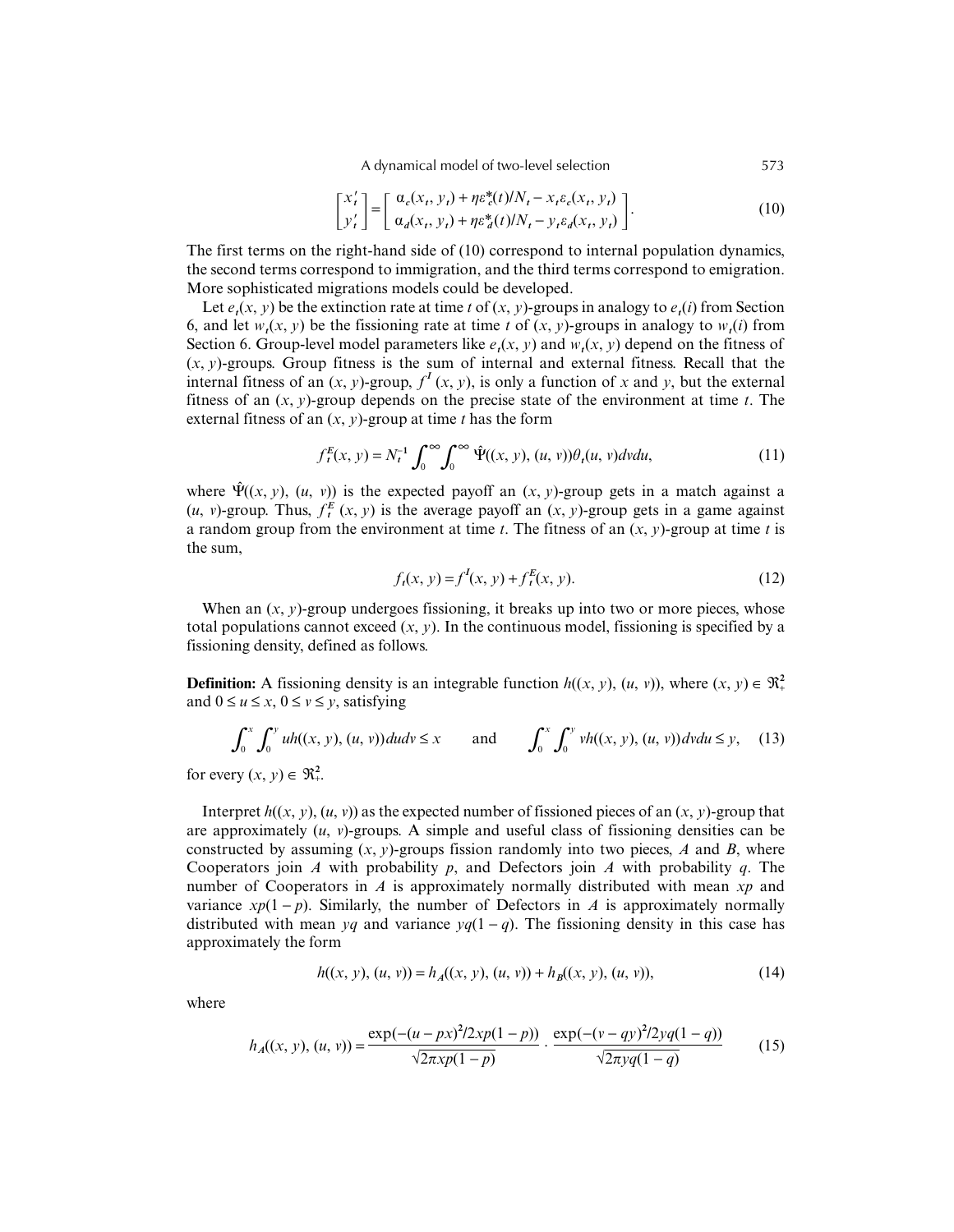$$
h_B((x, y), (u, v)) = \frac{\exp(-(u - (1 - p)x)^2/2xp(1 - p))}{\sqrt{2\pi xp(1 - p)}} \cdot \frac{\exp(-(v - (1 - q)y)^2/2yq(1 - q))}{\sqrt{2\pi yq(1 - q)}}.
$$
 (16)

It is easy to extend (14) to fissioning densities corresponding to three or more pieces (e.g. Fig. 3). Perhaps the simplest fissioning rule is a random split into two pieces ( $p = q = 1/2$ in (14)) used by Traulsen and Nowak (2006) and Bowles (2006). In that case (14), (15), and (16) reduce to

$$
h((x, y), (u, v)) \approx \frac{4}{\pi \sqrt{xy}} e^{-2(x - u)^2 / x} e^{-2(y - v)^2 / y}, \qquad 0 \le u \le x, 0 \le v \le y.
$$
 (17)

If no individuals die during a fissioning event, the constraints (13) are equalities. The fissioning density (14) corresponds to a model where some of the individuals die during fissioning. The lost individuals correspond to the parts of the normal densities that are outside the rectangular domain. The fissioning density can be scaled so that more (or fewer) individuals die during fissioning if the modeller wishes, as long as (13) is satisfied. Violating the constraint means that in total there are more Cooperators and/or Defectors in the fissioned groups than in the original group, which is physically impossible.

### **8. DERIVATION OF THE PDE FROM THE STOCHASTIC MODEL**

Let  $R_{(x, y)}$  be a rectangle with one corner at  $(x, y)$  and the opposite corner at  $(x + dx, y + dy)$ , and let  $R_{(x, y)}$ -groups be groups with configurations  $(u, v) \in R_{(x, y)}$ . Consider the change in the number of  $R_{(x, y)}$ -groups between times *t* and  $t + dt$ , denoted

$$
\Delta(x, y, t) = (\theta_{t+dt}(x, y) - \theta_t(x, y))dxdy + o(dxdydt) = \frac{\partial \theta_t}{\partial t}(x, y)dxdydt + o(dxdydt).
$$

The change,  $\Delta(x, y, t)$ , is the result of three factors: group extinction, group fissioning, and the 'flux' due to changing populations of individuals within the groups.

The simplest factor to analyse is extinction. In the interval  $[t, t + dt]$ , the number of  $R_{(x, y)}$ -groups that die of extinction is

$$
\Delta_e(x, y, t) = e_t(x, y)\theta_t(x, y)dx dy dt + o(dx dy dt).
$$
\n(18)

Similarly, the number of  $R_{(x, y)}$ -groups that die of fissioning is  $w_t(x, y) \theta_t(x, y) dx dy dt +$ *o*(*dxdydt*), but fissioning is more complicated than extinction because there are also births of  $R_{(x, y)}$ -groups during [*t*, *t* + *dt*] due to larger groups fissioning. To within *o*(*dxdydt*), the number of such births is

$$
B_t(x, y) = \int_x^{\infty} \int_y^{\infty} h((u, v), (x, y)) \theta_t(u, v) w_t(u, v) dv du,
$$
\n(19)

where  $h((u, v), (x, y))$  is the fissioning density, e.g. (14). The change in the number of  $R_{(x, y)}$ -groups during [*t*, *t* + *dt*] due to fissioning is therefore

$$
\Delta_f(x, y, t) = (B_t(x, y) - w_t(x, y)\theta_t(x, y))dxdydt + o(dxdydt)
$$
\n(20)

From (10) it follows that the instantaneous *rate* that groups cross the left side boundary of  $R_{(\mathbf{x}, \mathbf{y})}$  at time *t* due to migration and population dynamics within groups is  $\theta_t(x, y) \gamma_t^c(x, y) dy + o(dy)$ . (If this quantity is positive, then more groups are moving left to

and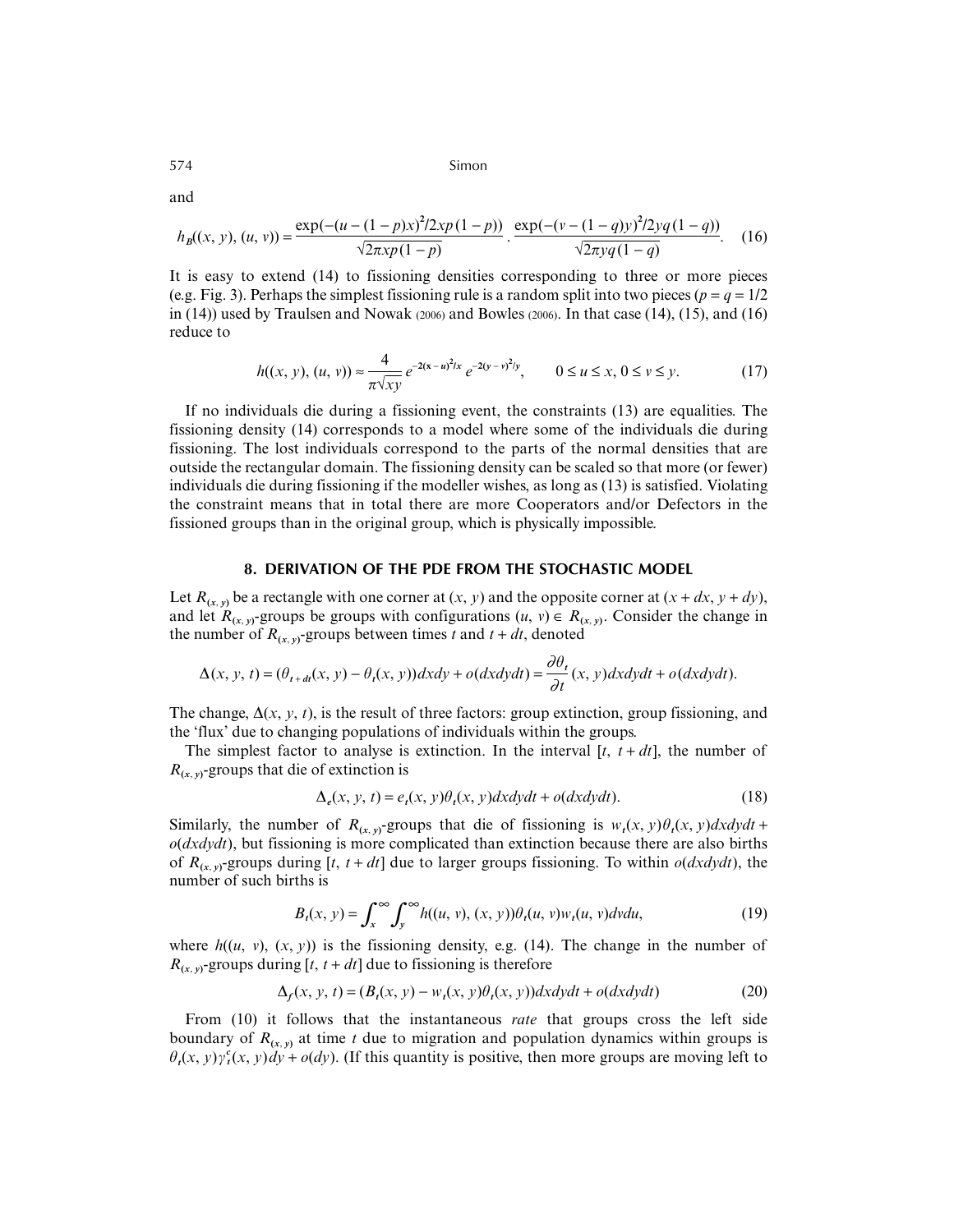right; if it is negative, then more groups are moving right to left.) Similarly, the rate that groups cross the right side boundary of  $R_{(x, y)}$  is  $\theta_t(x + dx, y) \gamma_t^c(x + dx, y) dy + o(dy)$ . The change in the number of  $R_{(x,y)}$ -groups due to changes in the populations of Cooperators within groups in the environment during  $[t, t + dt]$  is therefore

$$
\Delta_c(x, y, t) = -\frac{\partial [\theta_i \gamma_i^c]}{\partial x}(x, y) dx dy dt + o(dx dy dt).
$$
 (21)

Similarly, the change in the number of  $R_{(x, y)}$ -groups due to changes in the populations of Defectors within groups in the environment during  $[t, t + dt]$  is

$$
\Delta_d(x, y, t) = -\frac{\partial [\theta_i \gamma_i^d]}{\partial y}(x, y) dx dy dt + o(dx dy dt).
$$
 (22)

Adding (18), (20), (21), (22), dividing by *dxdydt*, and taking a limit yields the PDE model of two-level selection:

$$
\frac{\partial \theta_t}{\partial t}(x, y) = B_t(x, y) - (e_t(x, y) + w_t(x, y))\theta_t(x, y) - \frac{\partial [\theta_t \gamma_t^{\epsilon}]}{\partial x}(x, y) - \frac{\partial [\theta_t \gamma_t^{\epsilon}]}{\partial y}(x, y). \tag{23}
$$

The dependent variable,  $\theta_i(x, y)$ , is the *state of the environment* at time *t*. The first term on the right-hand side of (23) corresponds to births of  $(x, y)$ -groups due to the fissioning of larger groups. The second term corresponds to deaths of  $(x, y)$ -groups due to extinction and fissioning. The partial derivative terms correspond to changes in  $R_{(x, y)}$ -groups due to population dynamics of Cooperators and Defectors within those groups, and migration. In other words, the partial derivative terms correspond to individual-level population dynamics, and the other terms correspond to group-level population dynamics.

## **Extension to** *k* **> 2 individual types**

Now that the continuous model has been derived for the case where there are two types of individuals, it requires only a simple change in notation to extend the model to *k* types of individuals. Let  $\vec{x}(t) = (x_1(t), x_2(t), \ldots, x_k(t))$  be the state of a group at time *t*, where  $x_i(t)$  is the population of type *i* individuals. A group in state  $\vec{x}$  will be called an  $\vec{x}$ -group. In analogy with (10), the model assumes that population dynamics within groups obey

$$
\begin{bmatrix} x_1'(t) \\ x_2'(t) \\ \vdots \\ x_k'(t) \end{bmatrix} = \begin{bmatrix} \gamma_t^1(\vec{x}(t)) \\ \gamma_t^2(\vec{x}(t)) \\ \vdots \\ \gamma_t^k(\vec{x}(t)) \end{bmatrix},
$$
\n(24)

where  $\gamma_t^i(\vec{x}(t)) = \alpha_i(\vec{x}(t)) + \eta \varepsilon_t^*(t) / N_t - x_i(t) \varepsilon_i(\vec{x}(t))$ . The continuous model is based on an evolutionary birth–death process, so  $\alpha_i(\vec{x})$ ,  $i = 1, 2, ..., k$  are the differences between the birth and death rates, just as in (8) and (9).

When there are *k* individual types, the state of the environment is represented by  $\theta_t(\vec{x})$ ,  $\vec{x} \in \Re^{k}$ . Similarly, the fissioning density has the form  $h(\vec{x}, \vec{u})$ , where  $\vec{x} \in \Re^{k}$  and  $u_i \leq x_i$ ,  $i = 1, 2, \ldots, k$ , so the birth rate of  $\vec{x}$ -groups at time *t* due to the fissioning of larger groups is

$$
B_t(\vec{x}) = \int_{\vec{u} > \vec{x}} h(\vec{u}, \vec{x}) \theta_t(\vec{u}) w_t(\vec{u}) d\vec{u}.
$$
 (25)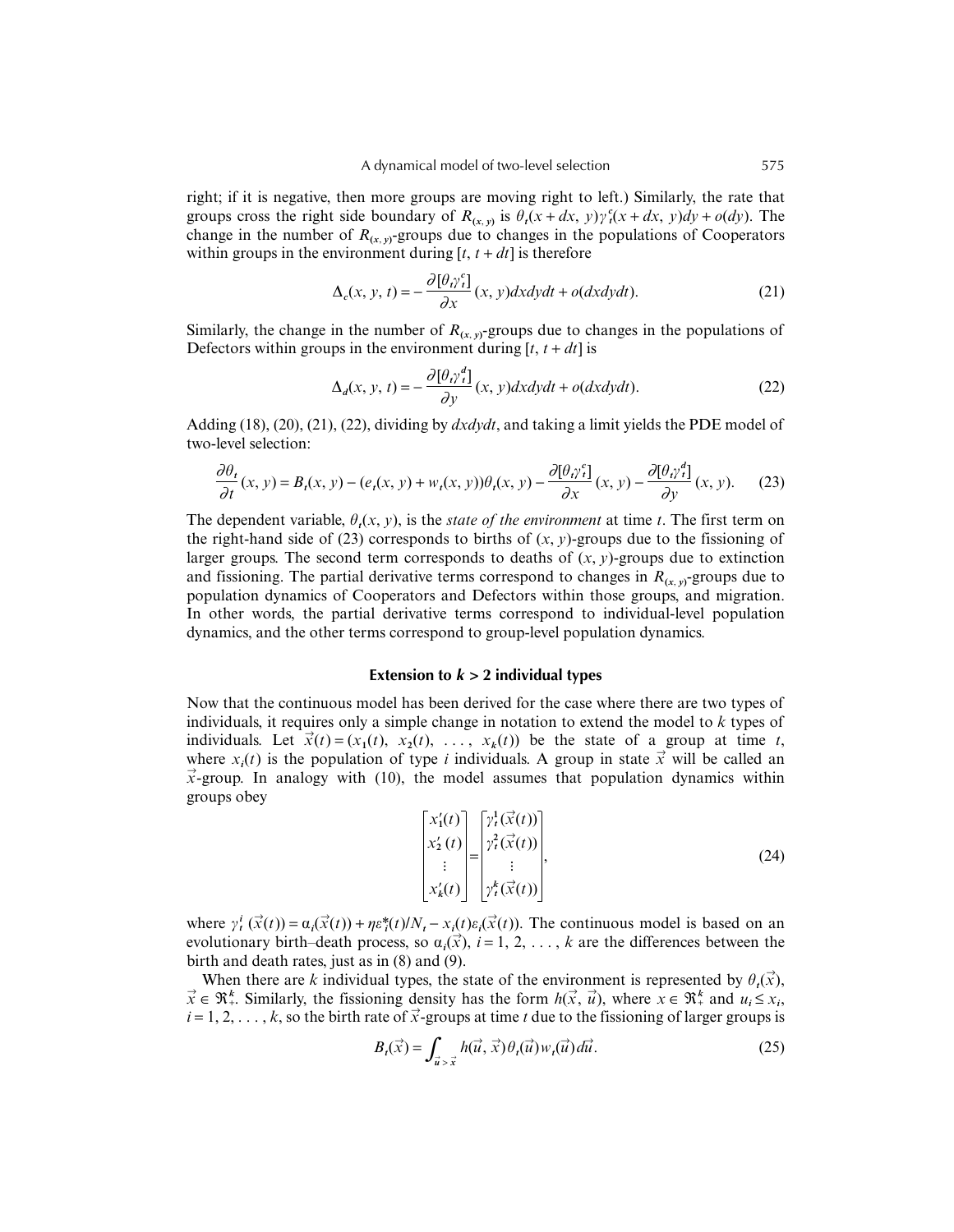All other functions of  $(x, y)$  in the case  $k = 2$  become analogous functions of  $\vec{x}$  in the general case. Finally, equation (23) becomes

$$
\frac{\partial \theta_t}{\partial t}(\vec{x}) = B_t(\vec{x}) - (e_t(\vec{x}) + w_t(\vec{x}))\theta_t(\vec{x}) - \sum_{i=1}^k \frac{\partial [\theta_i \gamma_i^i]}{\partial x_i}(\vec{x}).
$$
\n(26)

#### **Practical considerations**

An equation like (23) can be solved numerically by iterating the approximation

$$
\theta_{t+dt}(x, y) \approx \theta_t(x, y) + \frac{\partial \theta_t}{\partial t}(x, y)dt
$$

for  $t = 0$ ,  $dt$ ,  $2dt$ , ..., at the grid points  $x = 0$ ,  $dx$ ,  $2dx$ , ... and  $y = 0$ ,  $dy$ ,  $2dy$ , ... The numerical procedure therefore estimates the change in the number of  $R_{(x, y)}$ -groups for each grid point during each time step. A little experimenting will reveal a finite region in  $\mathfrak{R}_+^2$  that contains most or all of the population mass, and that region serves as the domain for the approximation.

From (18) and (20) it follows that the change in the number of  $R_{(x, y)}$ -groups between times  $t$  and  $t + dt$  due to the group-level events, extinction and fissioning, is approximately (to within *o*(*dydxdt*)),

$$
\Delta_e(x, y, t) + \Delta_f(x, y, t) = (B_t(x, y) - (e_t(x, y) + w_t(x, y))\theta_t(x, y))dydxdt.
$$
 (27)

Conceptually, it is easy to evaluate (27), although it may be time-consuming since a double integral needs to be evaluated in (19) and (11). A courser grid may be used in some cases to evaluate the integrals to speed up the numerical procedure without sacrificing much accuracy.

Numerical difficulties can arise when approximating the change in the number of  $R_{(x, y)}$ -groups due to internal group population dynamics. If there is no extinction or fissioning, then (23) reduces to

$$
\frac{\partial \theta_t}{\partial t}(x, y) + \frac{\partial [\theta_t \gamma_t^e]}{\partial x}(x, y) + \frac{\partial [\theta_t \gamma_t^d]}{\partial y}(x, y) = 0,
$$
\n(28)

which is a hyperbolic PDE, also known as a *conservation law*. The density  $\theta_t(x, y)$  changes in time due to internal group population dynamics, but if there is no extinction and fissioning, the total number of groups,  $N_t$  given by (5), is *conserved*. If the partial derivatives with respect to *x* and *y* in (28) are estimated by simple finite differences,  $N_t$  will gradually change and ruin the numerical solution, unless the grid is extremely fine. One way to avoid this problem is to use a technique called *upwind differencing* (LeVeque, 2007), which has a simple implementation here. Consider what happens to the  $R_{(x, y)}$ -groups in a small time interval of length *dt*. If *dx* and *dy* are small enough, all the groups in  $R_{(x, y)}$  move a little bit in the *x* direction and a little bit in the *y* direction in (almost) the same amounts. The amount  $R_{(x,y)}$ moves in the *x* direction is approximately  $\gamma_t^c(x, y)dt$  and the amount it moves in the *y* direction is approximately  $\gamma_t^d(x, y)dt$ . In its new position, the rectangle overlaps  $R_{(x, y)}$ , along with three other neighbouring rectangles (less than three if  $R_{(x,y)}$  is on a boundary). The mass,  $\theta_t(x, y) dx dy$ , associated with  $R_{(x, y)}$  is distributed proportionately among the rectangles it now overlaps. In a properly posed model, there is no flow off the grid, so the result is that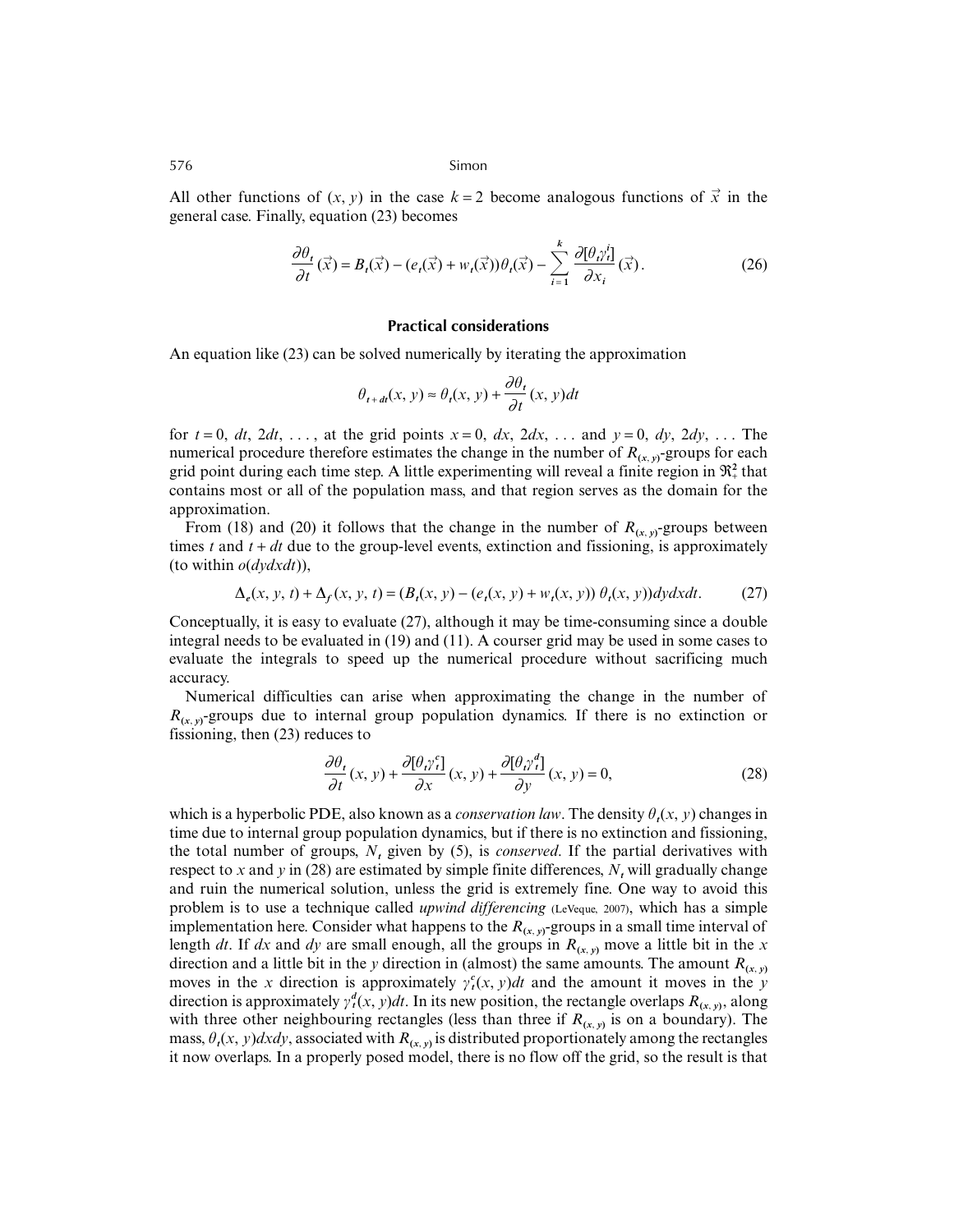no mass is lost. Let  $\hat{\theta}_t(x, y)$  be the density obtained after upwind differencing at every grid point. Then the change in the number of  $R_{(x, y)}$ -groups due to internal group population dynamics in [t, t + dt] is approximately  $(\hat{\theta}_t(x, y) - \theta_t(x, y))dydxdt$ . The numerical procedure just described will be used to solve the PDE arising from the model developed in the next section. Figure 8 illustrates the solution of an equation of the form (28) that comes up in the example in the next section.

#### **9. A MODEL OF HUNTER-GATHERER TRIBES**

A model of an environment containing tribes of hunter-gatherers will now be described, where the tribes consist of 'Cooperators' and 'Defectors'. The terms 'group' and 'tribe' can therefore be used interchangeably here. The PDE (23) for the model will then be derived and solved numerically. A discrete model of early human groups proposed by Bowles (2006) will serve as a point of comparison. The functions and parameters chosen for the submodels (MI)–(M4) (described in Section 4) in this example were chosen to follow the spirit of Bowles' model. There are many more details possible in the present modelling framework, so many of the functions and parameters in the present model have no direct analog in



**Fig. 8.** Evolutionary dynamics of  $\theta_t(x, y)$  when there is no extinction and no fissioning, i.e. an environment with immortal groups that do not interact. (The figure is based on the hunter-gatherer example in Section 10.) In this case, the total number of groups remains constant, although the populations within the groups change. In this example, the initial environment consists of small groups of (mostly) Cooperators. After 40 years (2 generations), there has been significant population growth, resulting in much larger groups. The groups are still mostly Cooperators, but Defectors have made gains. By 80 years, population growth within the groups has been slowed down by the increased death rate resulting from the population growth, and the Defectors have started to assert themselves. The total population of a group cannot exceed (approximately) 35 due to the form of the birth and death rate functions (32) and (33). The groups then gradually 'descend into chaos', leading to the eventual extinction of the Cooperators. The rate of descent is very slow in this model due to the reproductive levelling (weak selection) assumed.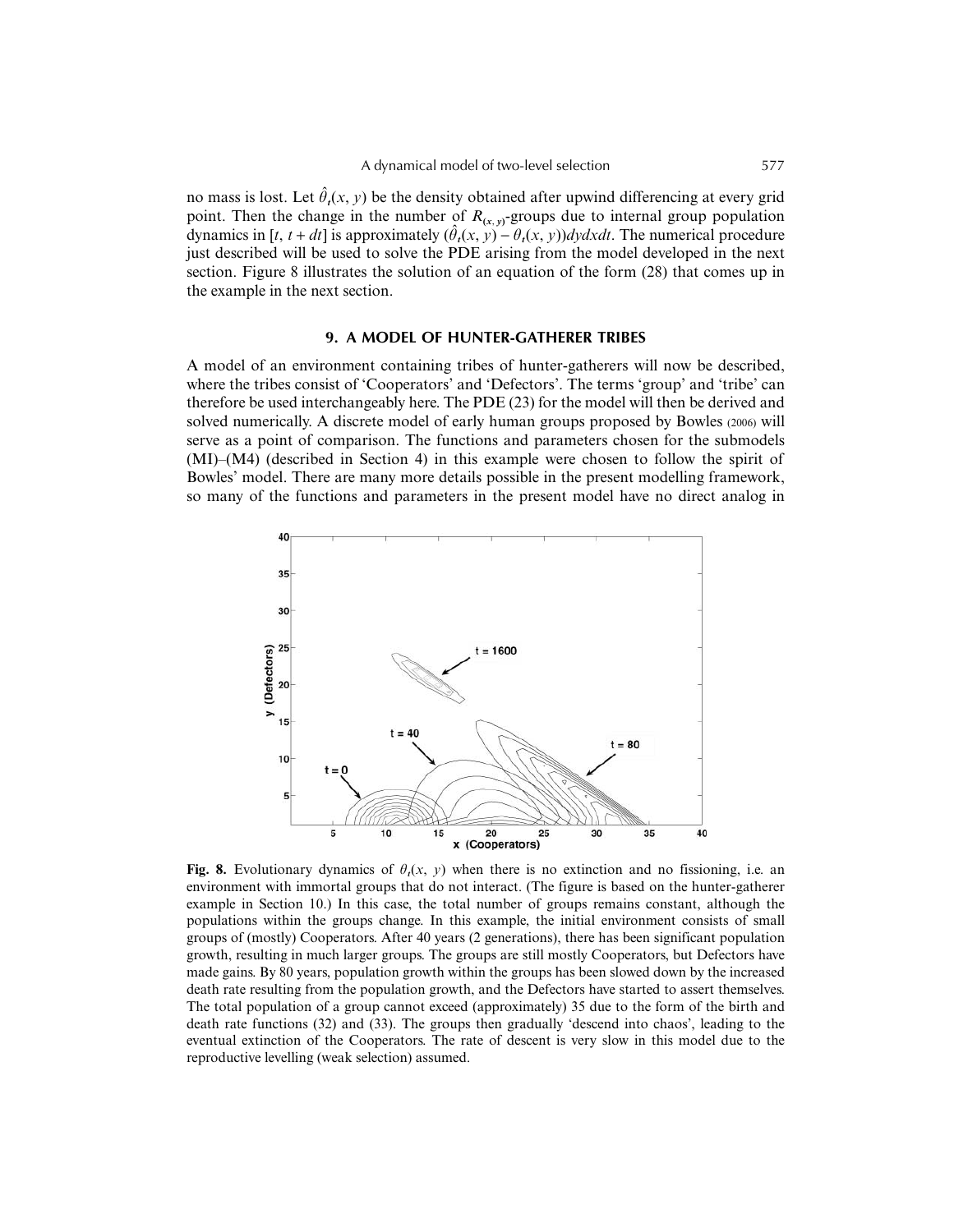Bowles' model. In those cases, the choices were made primarily to illustrate the model's flexibility, and not for any sort of anthropological accuracy.

The unit of time in this model will be a year, and it will be assumed that generations are about 20 years. These conventions will help us choose parameters appropriately for the model. Within tribes, individuals play Prisoner's Dilemma against each other. The payoff matrix has the form

$$
\begin{array}{ccc}\nC & D \\
C & \left[\begin{array}{ccc} b-c & -c \\
b & 0 \end{array}\right],\n\end{array} (29)
$$

where  $b > 0$  is interpreted as the benefit that cooperation brings, and  $c > 0$  is the cost of providing the benefit. If  $c \approx 0$ , there is little advantage in defecting. If  $c > b$ , the game is no longer Prisoner's Dilemma. We will use the values  $b = 0.05$  and  $c = 0.02$ , which are the same values used by Bowles, but the precise values of *b* and *c* are less crucial here, since birth and death rates depend on other parameters too. The fitness of an individual within a tribe is defined to be its average payoff against an opponent chosen randomly from the same tribe (perfect mixing). Thus, Cooperators in an  $(x, y)$ -group get an average payoff of  $(0.03x - 0.02y)/(x + y)$  and Defectors get  $0.05x/(x + y)$ . The birth rate of an individual is assumed to be exponential in its fitness. There are a few nice advantages to defining birth rates as exponential instead of linear functions of fitness. As Traulsen *et al.* (2008) point out, it allows game payoffs to be positive or negative without leading to negative fecundity and other meaningless outcomes. Furthermore, by adjusting the exponent, the birth rate can be made very sensitive to changes in fitness, or very insensitive, or anything in between. Bowles defines *reproductive levelling* to be a situation where reproductive success is relatively insensitive to small changes in fitness. (This is often referred to as *weak selection*.) Bowles models reproductive levelling by redistributing some fraction of the game payoffs among individuals in the group. There are other ways to accomplish the same effect. Here, the degree of reproductive levelling will be controlled by adjusting  $\ell$ , in the birth rate formulas,

$$
b_c(x, y) = \ell_0 e^{\ell_1(0.03x - 0.02y)(x + y)} \qquad \text{and} \qquad b_d(x, y) = \ell_0 e^{\ell_1(0.05x/(x + y))}. \tag{30}
$$

If we choose  $\ell_1 = 1$ , the ratio of the highest possible birth rate to the lowest possible birth rate is  $e^{0.07} \approx 1.095$ , which seems like a fairly level playing field. By choosing  $\ell_1$  smaller, the ratio would be even lower; while raising  $\ell_1$  gives a larger advantage to Defectors. Since an average generation is about 20 years, we assign  $\ell_0 = 0.05$ . The resulting per individual birth rates are approximately in the range 0.98 per generation to 1.05 per generation, which is consistent with the values Bowles suggests. We will assume mutation probabilities of  $\mu_{cd} = \mu_{dc} = 0.01$ .

The per individual death rates for Cooperators and Defectors in an  $(x, y)$ -group will be assumed to be equal with common value

$$
d(x, y) = \frac{1 + d_1(x + y)^2}{d_0^{-1} + (x + y)},
$$
\n(31)

where  $d_0$  and  $d_1$  are positive constants. Thus, for small groups the individual death rate is approximately  $d_0$ , and for big groups the death rate is approximately  $d_1$  times its size. Since the per-individual death rate function increases without bound as  $x + y$  increases, there is a stable population range. Bowles argues that an average hunter-gatherer tribe has about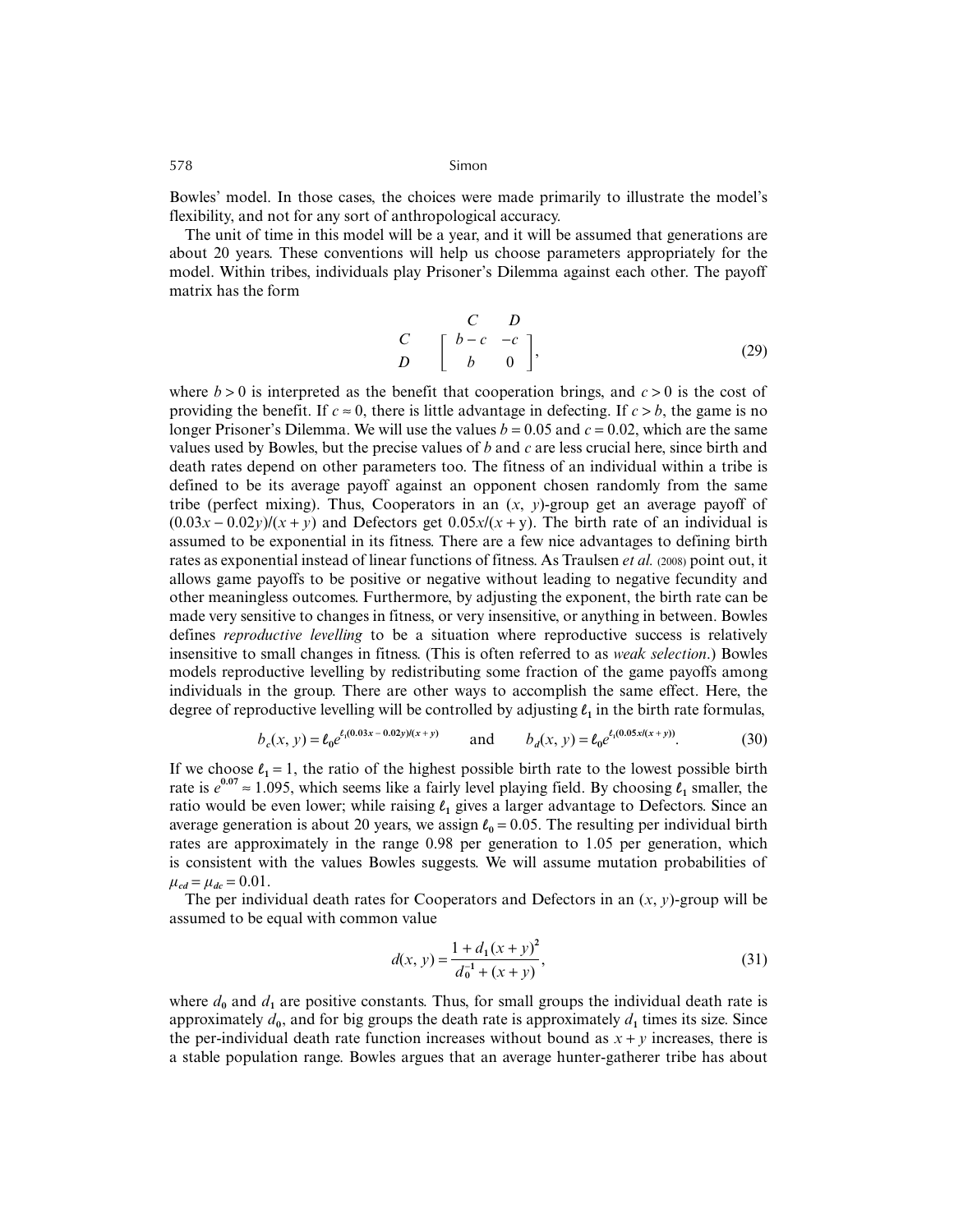32 individuals (possibly made up of several smaller 'bands'). After some experimenting, we set  $d_0 = 0.025$  and  $d_1 = 0.0025$ , which leads to groups of about the right size and individuals with plausible lifetimes. Individuals in established tribes of size 25–35 have average lifetimes of about 20–25 years. Individuals in smaller groups have larger 'natural lifetimes' in this model, but often die due to group extinction, so their true average lifetimes are actually shorter. Due to the complexity of the interactions between the pieces of our model, it is difficult to predict beforehand what group sizes and other statistics will emerge from the solution.

We will use a simple model of migration where  $\varepsilon_c^*(t) = 0.002C_t$  and  $\varepsilon_d^*(t) = 0.002D_t$ , where  $C_t$  and  $D_t$  are given by (6), i.e. the per-individual migration rate (4) is  $\varepsilon_c(\cdot, \cdot)$  =  $\varepsilon_d(\cdot, \cdot) = 0.002$ . If every immigrant is accepted (i.e.  $\eta = 1$ ), the terms  $\gamma_t^c$  and  $\gamma_t^d$  in (23) have the form

 $\gamma_t^c(x, y) = 0.99x\beta_c(x, y) + 0.01yb_d(x, y) + 0.002C_t/N_t - x(d(x, y) + 0.002),$  (32)

$$
\gamma_t^d(x, y) = 0.01 x \beta_c(x, y) + 0.99 y b_d(x, y) + 0.002 D_t/N_t - y(d(x, y) + 0.002), \tag{33}
$$

where  $\beta_a(x, y)$ ,  $\beta_a(x, y)$ , and  $d(x, y)$  are given by (30) and (31).

The tribes in the environment play a variant of Chicken against each other. When tribe *i* and tribe *j* face off, the alternatives to each tribe are Retreat and Attack. The model assumes that the payoffs for Retreat vs. Retreat, Retreat vs. Attack, and Attack vs. Retreat do not depend on the groups involved. Their values will be set to 0, − *r*, and *a*, respectively. In other words, if both groups Retreat, then neither wins or loses anything. If one group Attacks and the other Retreats, the aggressive group wins *a* units and the passive group loses *r* units. The key to this game is that the payoffs for Attack vs. Attack depend on the tribes involved. The model assumes that the more cooperators there are in a tribe, the stronger it is in a fight. With that in mind, the payoff to tribe *i* in a fight with tribe *j* is defined to be  $x_i(i) - x_i(j)$ . (The stronger tribe wins in a fight and the weaker one loses, so the game is really only 'Chicken' for the weaker tribe.) The payoff matrix for tribe *i* (row) against tribe *j* (column) in the group level game is

Retreat Attack

\n
$$
\begin{bmatrix}\n0 & -r \\
a & x_t(i) - x_t(j)\n\end{bmatrix}.
$$
\n(34)

The orders of magnitude of these payoffs are somewhat arbitrary, since the extinction rate and fissioning rate functions can rescale them. The cost associated with retreat will be set here to *r* = 1, so it is always better to win a fight than to retreat, and it is better to retreat than to lose, unless the tribes are almost perfectly matched. We will assume that the attacker wins what the retreater loses, so  $a = 1$  as well. The model assumes that tribe *i* uses a mixed strategy against tribe *j* that depends on their relative sizes:

$$
P(\text{tribe } i \text{ attacks triple } j) = 1 - e^{-\omega p},\tag{35}
$$

where  $\omega \geq 0$  is a constant, and

$$
\rho = \frac{x_t(i) + y_t(i)}{x_t(j) + y_t(j)}
$$

is the ratio of the group sizes at the time of the encounter, i.e. the larger tribe is more likely to attack than the smaller tribe. Note that *P* (tribe *j* attacks tribe *i*) =  $1 - e^{-\omega/\rho}$ . We will assign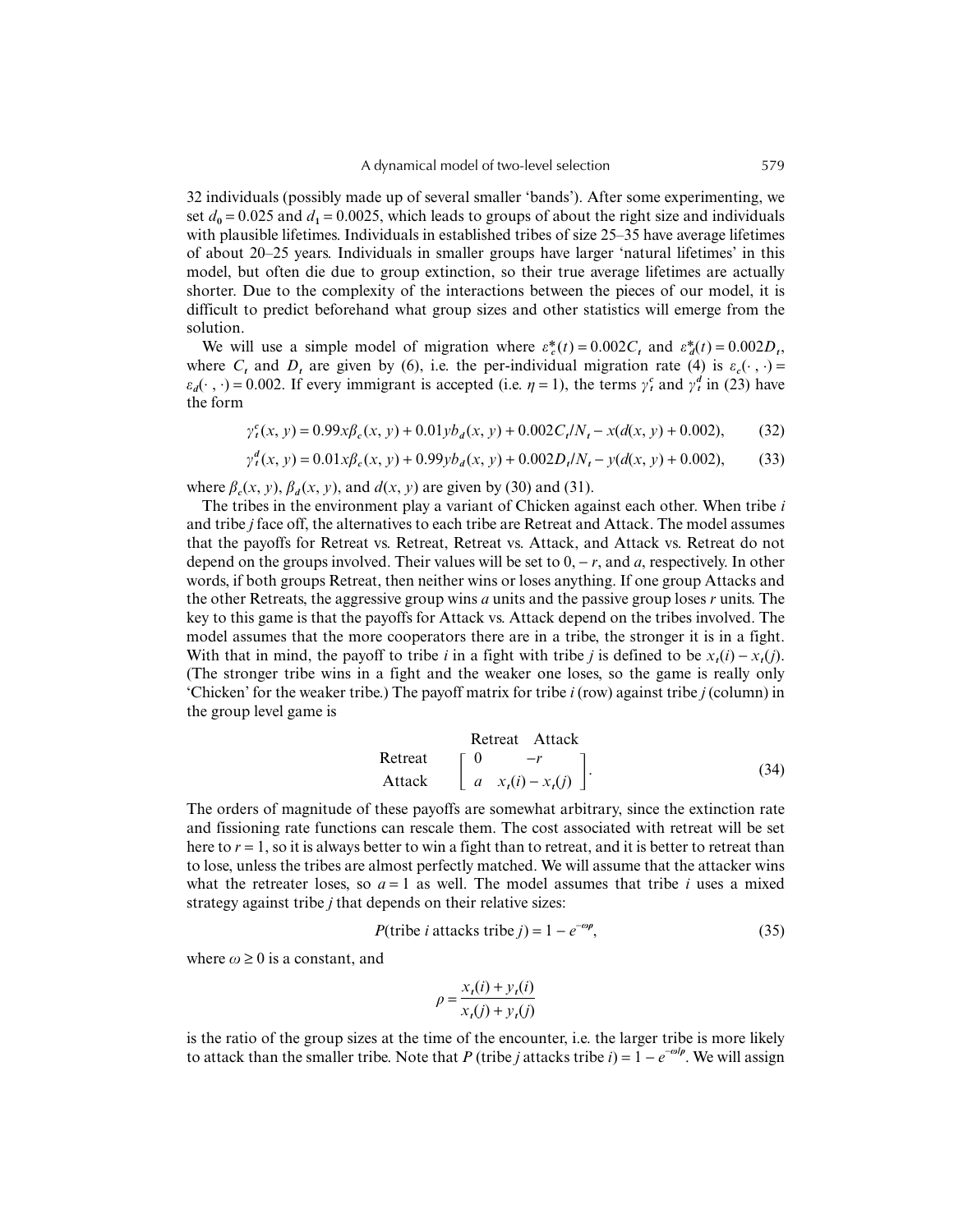$\omega$  = 0.5, so a tribe will attack a similar sized tribe with probability  $1 - e^{-1/2} = 0.3935$ , a tribe twice its size with probability  $1 - e^{-1/4} = 0.2212$ , and a tribe half its size with probability 1 − *e* <sup>−</sup>**<sup>1</sup>** = 0.6321. Large tribes will usually attack small tribes, and the small tribes will usually retreat from them.

In the continuous model, the external fitness of an  $(x, y)$ -group (tribe) is the average payoff it gets from interactions with the other groups in the environment. From (35) it follows that if an  $(x, y)$ -group encounters a  $(u, v)$ -group, then the expected payoff for the  $(x, y)$ -group is

$$
\hat{\Psi}((x, y), (u, v)) = (1 - e^{-\rho}) e^{-1/\rho} - e^{-\rho} (1 - e^{-1/\rho}) + (1 - e^{-\rho})(1 - e^{-1/\rho})(x - u),
$$

where

$$
\rho = \frac{x + y}{u + v}
$$

is the ratio of the group sizes. From (11), the external fitness of an  $(x, y)$ -group at time *t* is the expected payoff against a random opponent,

$$
f_t^E(x, y) = N_t^{-1} \int_0^\infty \int_0^\infty \Psi((x, y), (u, v)) \theta_t(u, v) dv du.
$$
 (36)

The internal fitness of an  $(x, y)$ -group in our model is defined to be

$$
fI(x, y) = x - y,
$$
\n(37)

i.e. Cooperators are good and Defectors are bad. The internal fitness and external fitness in our model are roughly of the same order of magnitude, so they are each important in determining the total fitness of a group. The total fitness of an  $(x, y)$ -group at time *t* is the sum of (36) and (37),

$$
f_t(x, y) = f'(x, y) + f_t^E(x, y).
$$

The extinction rate for  $(x, y)$ -groups ought to depend on how big and/or fit they are, and how crowded the environment is. We will define

$$
e_t(x, y) = 0.005 \left( e^{-0.1 f_i(x, y)} + 0.5 e^{(C_t + D_t - 1000)/1000} + 4 e^{-(x + y)/100} \right). \tag{38}
$$

There are three factors in the extinction rate. The first takes fitness into account: greater fitness means lower extinction rate. The second takes the total population of individuals in the environment into account. If the total population is significantly less than 1000, it has little effect on extinction, but if it is more than 1000, the extinction rate rises quickly. The third term takes the size of the tribe into account. Very small tribes are much more more likely to die of extinction. In Bowles' model, 'contests' between tribes are rare and catastrophic for the loser. For a given tribe, he estimates there is about one contest every 6 generations. The average tribe loses half the time, so the average lifetime of an average tribe is about 12 generations or 240 years. The constant terms in (38) were chosen after some initial experiments. It leads to a stable environment with tribe sizes and lifetimes in line with Bowles' estimates. In Bowles' model, tribal reproduction occurs at the same time that tribal conquest occurs. A victorious tribe in a contest spontaneously spawns a copy of itself, occupying the place previously occupied by its opponent. (The number of tribes is held constant.) In the present model, we are not constrained to tie group extinction and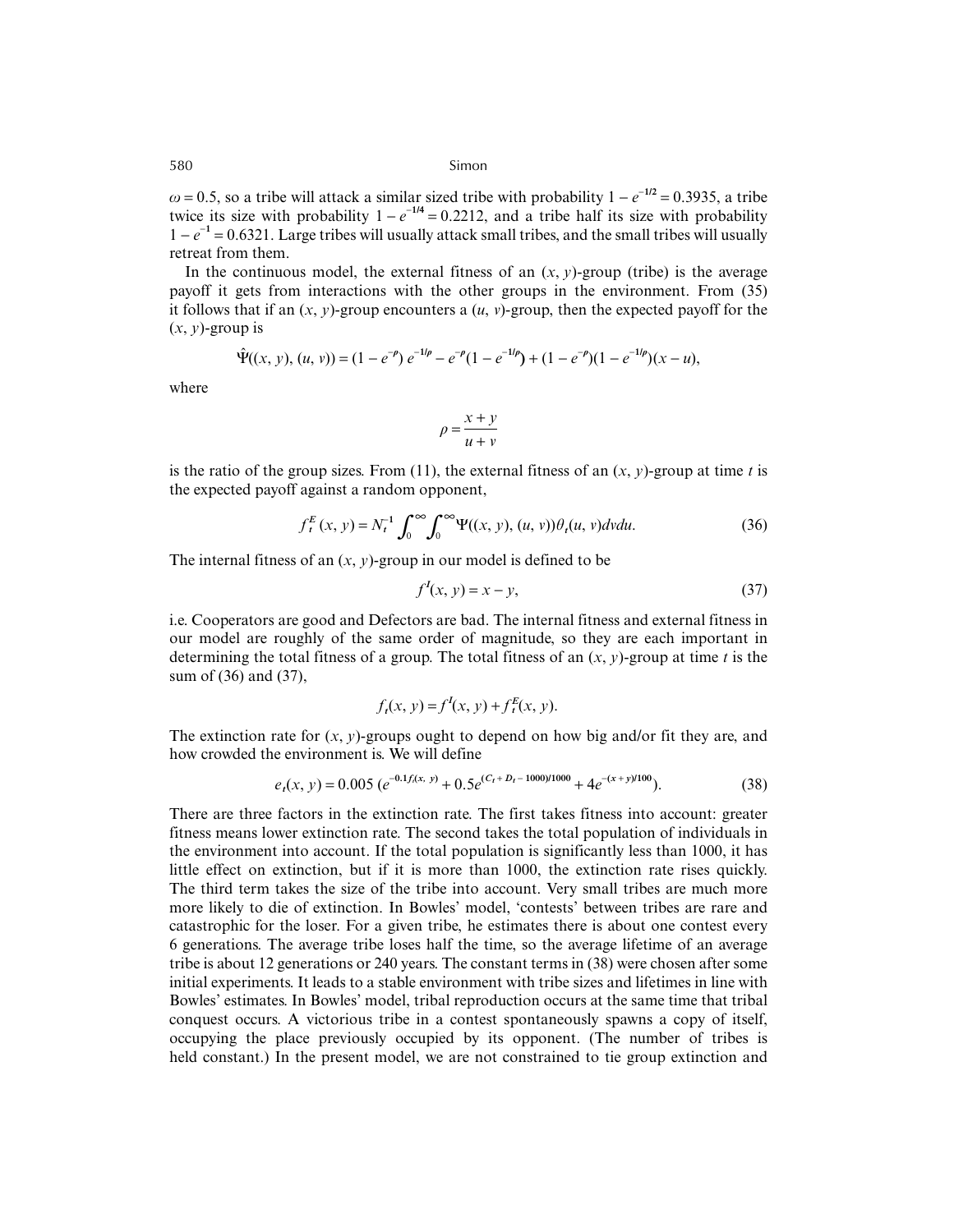fissioning together like that. We specify an extinction rate function, like (38), a fissioning rate function like

$$
w_t(x, y) = 0.02e^{0.01(x + 3y - 50)},
$$
\n(39)

and a fissioning density of the form (14). The idea behind the  $x + 3y - 50$  term in the exponent of (39) is that tribes with lots of Defectors are more likely to fission than an equal sized tribe with lots of Cooperators. The other numerical constants in (39) were chosen after some experimentation. As with most of the parameter choices made here, a wide range of alternatives is available. In keeping with the spirit of Bowles' model, we will assume that fissioning results in a uniform split, i.e.  $p = q = 0.5$  in (14), so

$$
B_t(x, y) = \int_x^{\infty} \int_y^{\infty} h((u, v), (x, y)) \theta_t(x, y) w_t(u, v) dv du,
$$
\n(40)

where  $h((u, v), (x, y))$  is given by (17), and  $w_t(x, y)$  is given by (39).

## **Numerical solution of the model**

Equation (23) is completely determined by the functions (32), (33), (38), (39), and (40), so all that remains is to solve the PDE numerically. The first step is to find a finite region in  $\mathfrak{R}_+^2$  that always contains the vast majority of the population mass. After some experimenting, it becomes apparent that a tribe cannot grow to have more than about 35 individuals, so the region  $0 \le x \le 40$  and  $0 \le y \le 40 - x$  suffices as the domain of the approximation. The computational complexity of the numerical procedure is very sensitive to the size of the domain, so choosing the smallest possible domain is important. A uniform grid with  $dv = dx = 0.5$  and a time step of  $dt = 0.1$  was used. This appears to be a fine enough discretization for reasonable accuracy, yet coarse enough so that computer time and memory are not significant issues. Once the numerical procedure is in place, the model can be solved starting from any initial population density function,  $\theta_0(x, y)$ .

It is instructive to see what happens if there is no extinction or fissioning, i.e. if (23) reduces to (28). Figure 8 shows the result when the initial population is made up of small tribes of about 10 (mostly) Cooperators. At first, the tribes grow quickly and retain their Cooperator majorities. Once the tribes reach the equilibrium size of about 35 individuals, the defectors slowly take over and the tribes descend into chaos. Without the group-level events of extinction and fissioning, cooperation cannot survive in the environment, so it slowly goes extinct. (*Slowly*, because of the reproductive levelling in the model.)

When the group-level events are present, the results are quite different. In the present example, we will assume the environment starts with the initial population density,

$$
\theta_0(x, y) = e^{-(x^2 + (y - 10)^2)/20}, \qquad (x, y) \in \mathfrak{R}_+^2,
$$
 (41)

which corresponds to about 35 tribes, each with about 10 Defectors and a small number of Cooperators. Figure 9 shows the population density after 40 years (2 generations). The tribes have grown and there has been a small amount of fissioning, but there have not yet been any qualitative changes in the environment. After 100 years (Fig. 10), the original tribes that have not fissioned or died have reached the population barrier of about 35 individuals, so there are a significant number of large tribes of (mostly) Defectors. In Fig. 10, there are also a small number of tribes with a majority of Cooperators. These tribes are the result of the occasional fissioning of a large (non-cooperative) tribe that (by chance)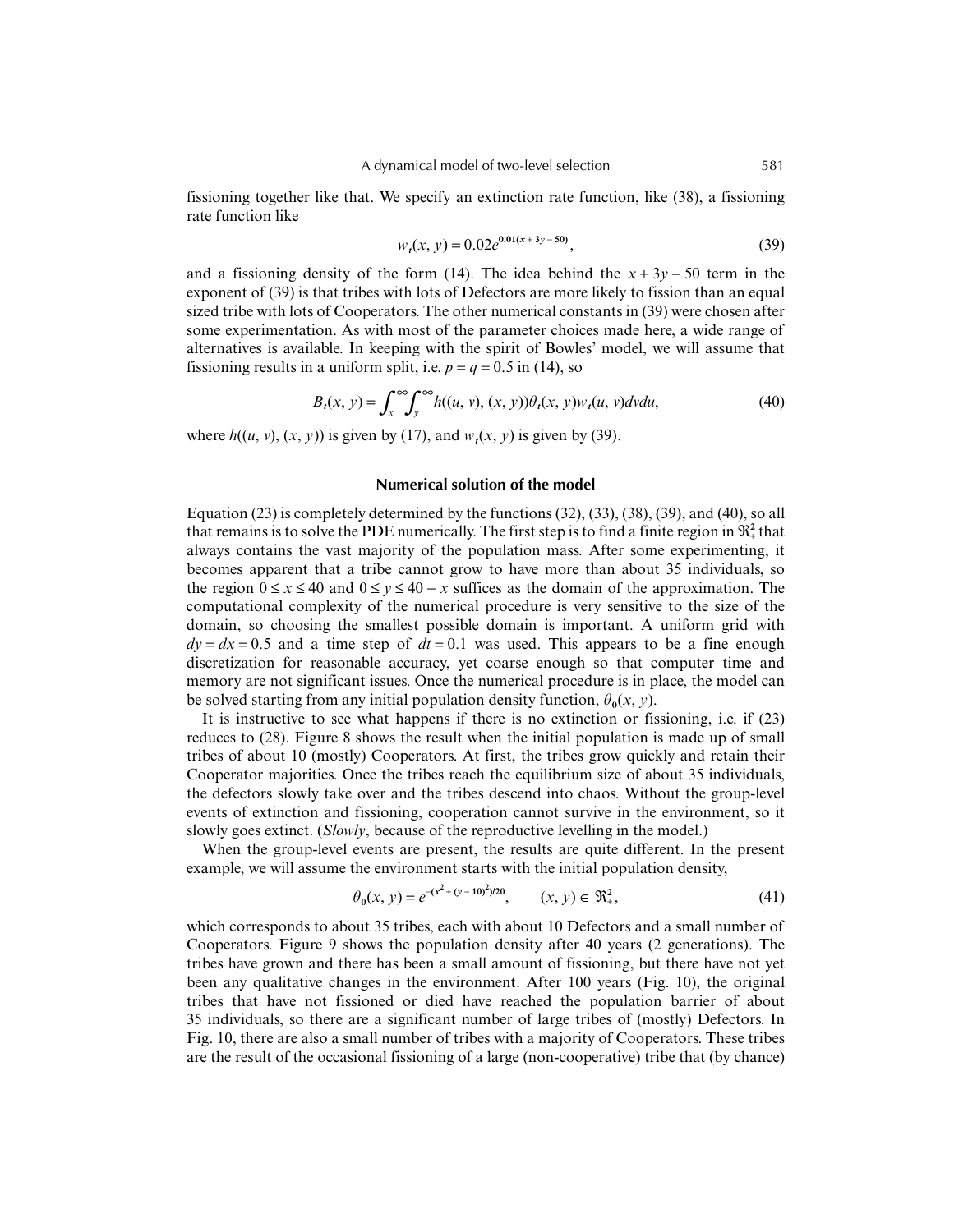

**Fig. 9.** The state of the environment,  $\theta_t(x, y)$ , after  $t = 40$  years (2 generations) for the model of tribes of hunter-gatherers from Section 4. The initial state (41) consisted of small tribes of about 10 (mostly) Defectors. The tribes have grown, and Defectors have gained on Cooperators up to this point. Figures 10–12 show the state of the environment after 5 generations, after 15 generations, and after 50 generations.



**Fig. 10.** The state of the environment after 100 years. The original tribes that are still intact have hit the population growth barrier at  $x + y \approx 35$ . These large tribes of (mostly) Defectors have low fitness, and therefore a relatively high extinction rate. A sizeable number of small tribes are also present due to the fissioning of some of the original tribes. These new tribes will grow and replace the large tribes that die or fission. Although the density shows that a large number of the tribes in the environment are small, most individuals, in fact, reside in the large tribes. Due to the occasional fissioned tribe that is (by chance) made up of an unusually high fraction of Cooperators, there are now a small number of tribes with a majority of Cooperators. These are the fittest tribes in the environment, so they are more likely to become large and fission new tribes. The tribes they fission will tend to be more cooperative, so cooperation may gain in the environment.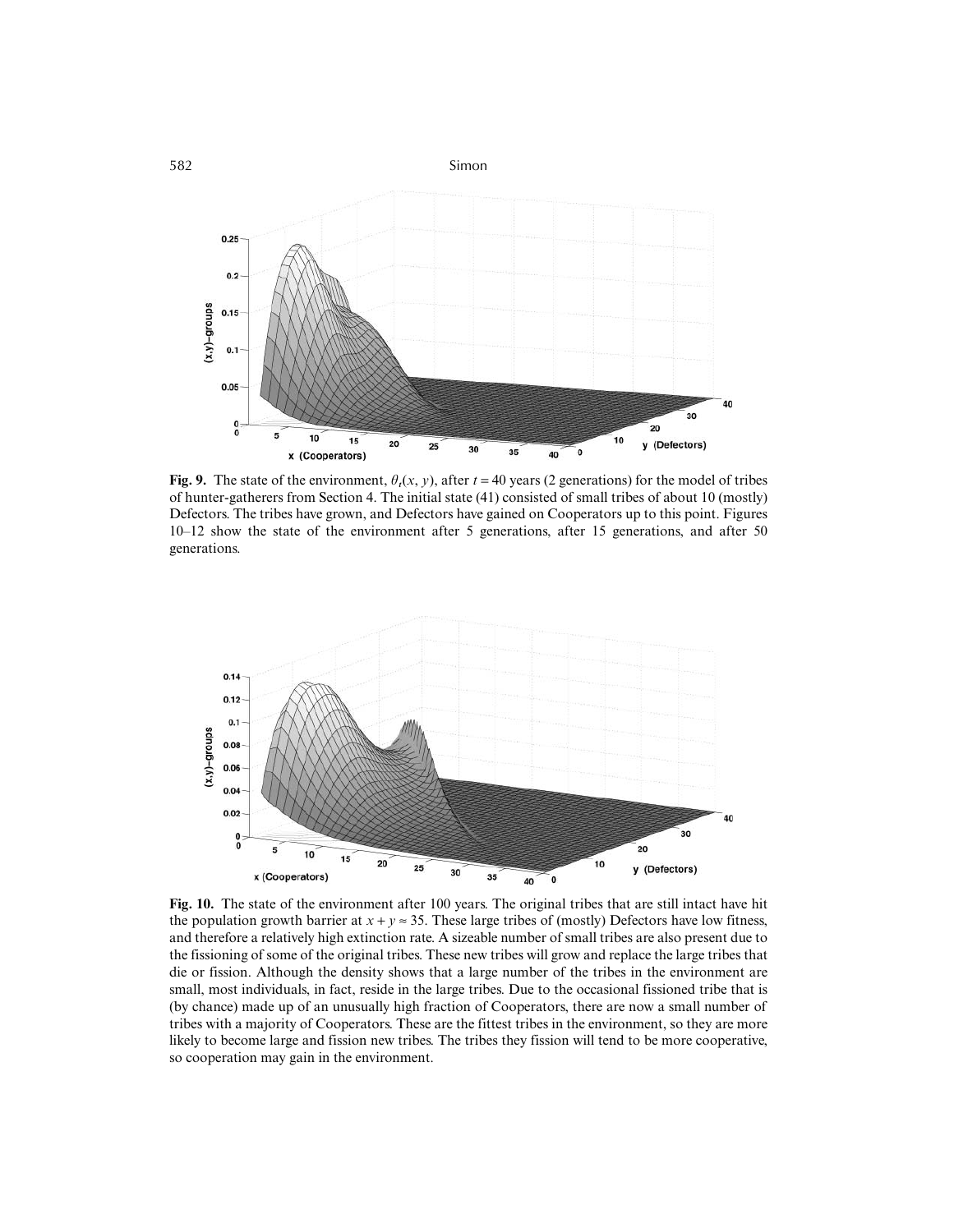

**Fig. 11.** The state of the environment after 300 years. The large tribes of (mostly) Defectors that were present at *t* = 100 are almost gone, and they have been replaced by large tribes with a more even split of Cooperators and Defectors. There are a significant number of small tribes due to the fissioning of the large tribes, but the majority of individuals reside in the large tribes. There are now a small number of large tribes of (mostly) Cooperators. Cooperation is clearly gaining in the environment.

resulted in a tribe with excess Cooperators, that then started to grow. Figure 11 shows the population density 200 years later. Cooperation is beginning to dominate. The number of large tribes of (mostly) Defectors has dwindled, and now the typical large tribe is made up of about 50% Cooperators. There are a small number of large tribes of (mostly) Cooperators. After 1000 years (50 generations), the environment appears to have reached an equilibrium configuration (Fig. 12), although the population will slowly increase (in the same proportions) for at least another 1000 years (Fig. 13). The equilibrium has a large number of small tribes, and a significant number of large tribes of (mostly) Cooperators. The equilibrium configuration appears to involve a 'circulation' of group-types, where

- large tribes of (mostly) Cooperators gradually descend into chaos, but long before they get there, they die of extinction or fission into two pieces;
- the fissioned pieces tend to have a majority of Cooperators too, since the fissioning events usually occur while the tribes still have a majority of Cooperators. However, due to chance, there are a sizeable number of small tribes with a majority of Defectors; small tribes (0–10 individuals) do not grow nearly as quickly as larger tribes (20–30 individuals), so once a tribe starts to grow it takes relatively little time to reach the population barrier. Thus, tribes with 20–30 individuals are comparatively rare in the environment;
- the small tribes of (mostly) Defectors start to grow, but they are significantly less fit than the other tribes in the environment, so they rarely get very big before they die.

The group-size 'barrier' along the diagonal  $x + y \approx 35$  in Figs. 10–12 is an artifact of the birth and death rate functions chosen for this model. In fact, the boundary is not exactly linear, but is very close due to the reproductive levelling.

Of course, there are many ways to choose the functions and parameters in the basic model of hunter-gatherer tribes. The reader may wonder how sensitive the evolutionary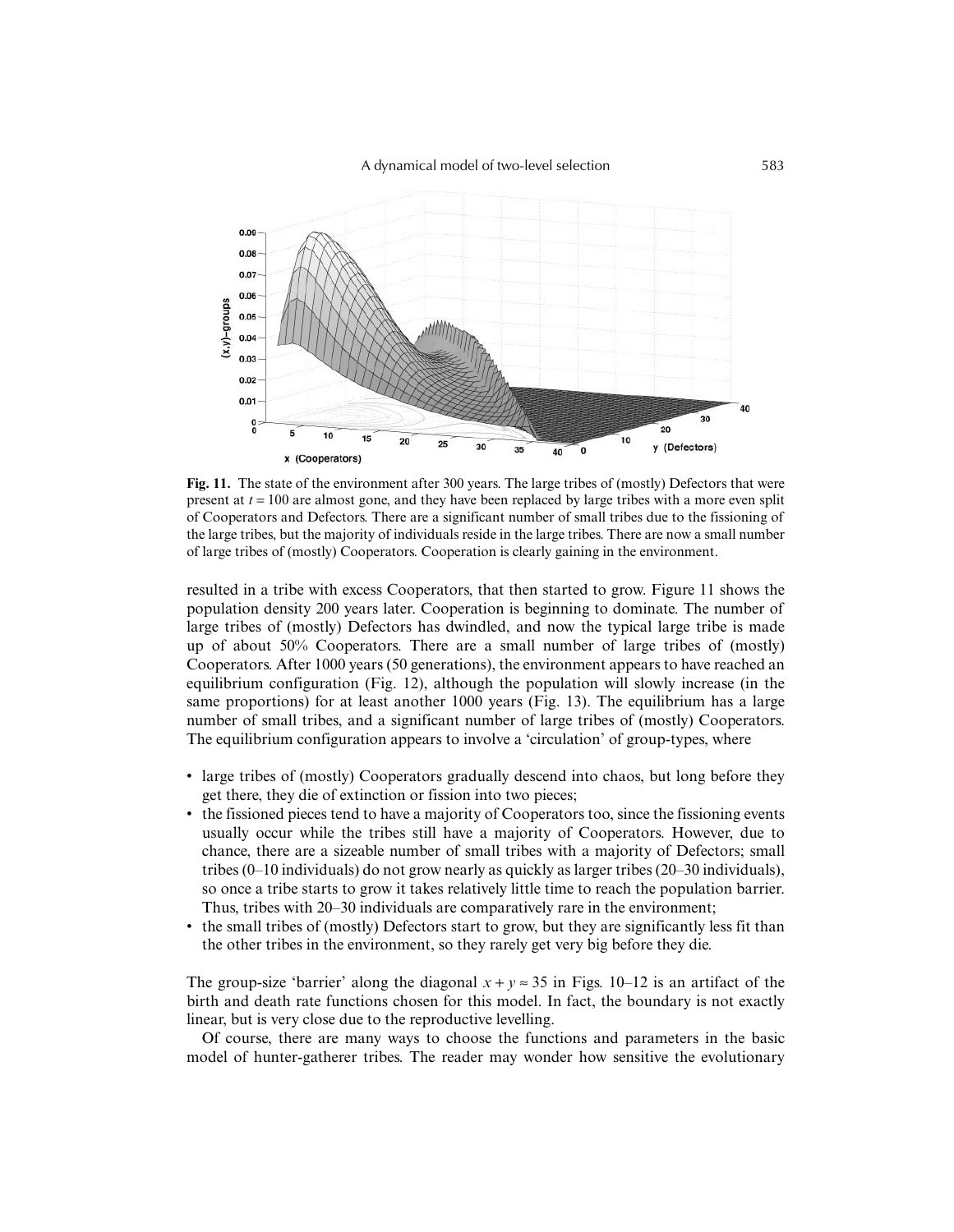

**Fig. 12.** The environment has apparently converged to an equilibrium configuration after about 1000 years (shown here), although the number of tribes will slowly increase for another 1000 years (see Fig. 13). The equilibrium environment contains a large number of tribes of (mostly) Cooperators that contain the majority of the individuals in the environment. The shape of the equilibrium density can be explained as follows: Along the diagonal  $x + y \approx 35$ , the tribes gradually descend into chaos, become less fit, and eventually die of extinction or fission. Large tribes fission smaller tribes, and those smaller tribes occasionally fission even smaller tribes. This accounts for the large number of small tribes. The small tribes are not nearly as fit as their larger neighbours, but (if they live long enough) they grow quickly (Fig. 8), so there are relatively few tribes of size 20–30.

trajectories are to the specifics of the model. Numerical experiments by the author that varied the functions and parameters (extinction rate functions, fissioning rate functions, migration rates, fitness measures, etc.) strongly suggest that the basic form of the equilibrium configuration is fairly robust with respect to the choices made, and to the initial conditions. In particular, the results are very similar when there are no interactions between the tribes (i.e. no group-level games), so cooperation can evolve in these models even when group fitness only depends on the state of the group (internal fitness). The model therefore suggests that in the past, if the hunter-gatherer tribes in an environment were plentiful, and had reached equilibrium in that environment, then the equilibrium probably resembled Fig. 12.

Significant changes in the functional parameters used in the present example can lead to major changes in the equilibrium configuration, however. For example, if the advantage of defection is large enough at the individual level, then cooperation will go extinct (except through occasional mutation). The equilibrium configuration in this case is concentrated near the *y*-axis, corresponding to tribes dominated by defectors. If tribes of (mostly) defectors are weak enough, the entire population of hunter-gatherers could go extinct.

## **10. DISCUSSION**

It is hoped that the reader comes away from this paper with a better understanding of how cooperation can evolve by two-level selection, and how informative a dynamical model of the phenomenon can be. The dynamical equations of two-level selection constructed here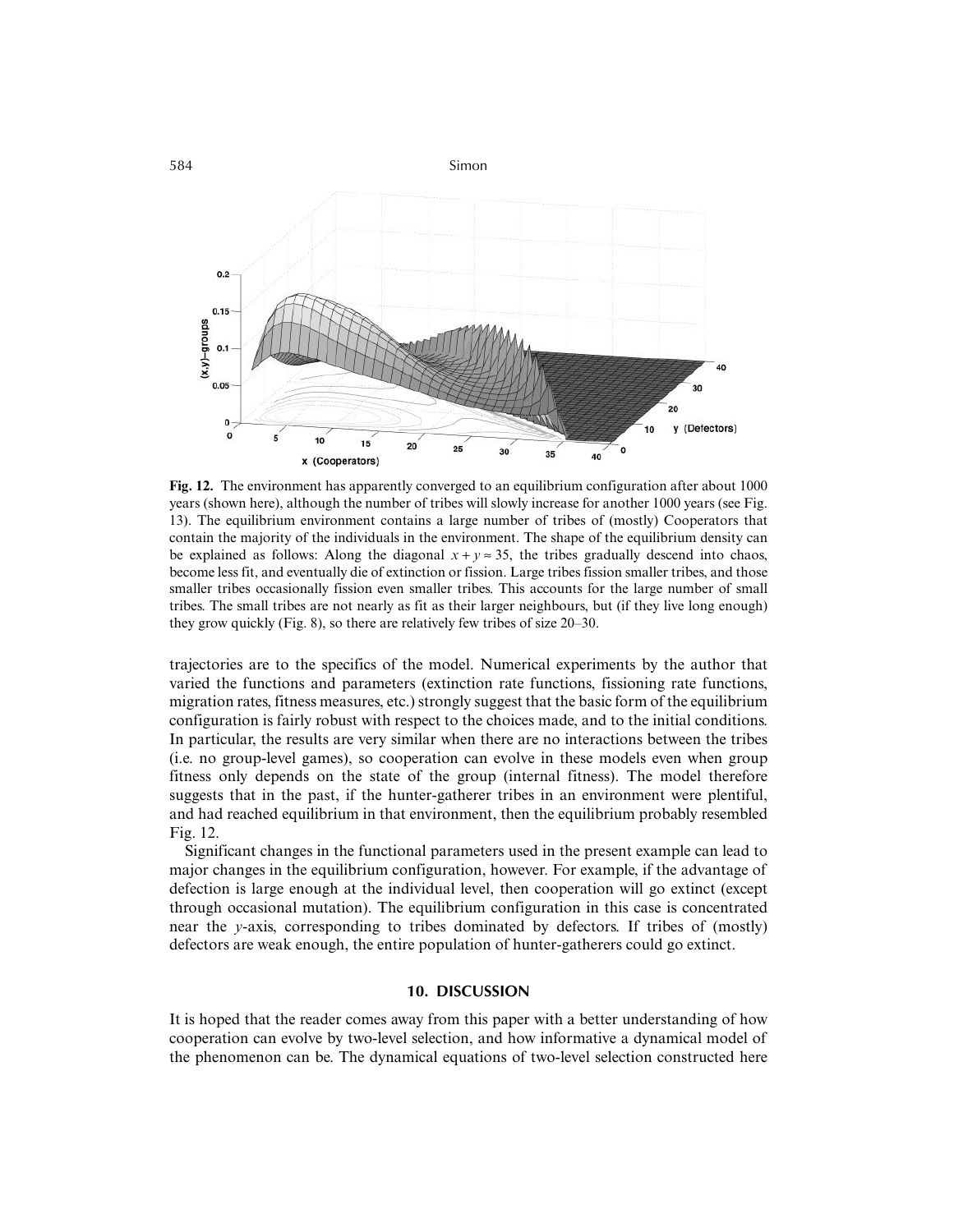A dynamical model of two-level selection 585



**Fig. 13.** The number of tribes in the environment, and the total number of Cooperators and Defectors. The extinction rate function (38) is relatively large for small tribes, so a significant number of the original tribes quickly die, especially the tribes with a lot of defectors. The number of tribes decreases from about 35 to a low of about 20 after 40 years. As the remaining tribes grow, their extinction rate decreases and the number of tribes in the environment begins to increase due to fissioning. As the tribes become more cooperative, their fitness increases and their numbers increase even more. Eventually, the number of individuals in the environment gets so large that the extinction rate just balances the fissioning and the population of tribes settles down at about 60. The total population of individuals in the environment settles down at about 1150, so the average size of a tribe is a little less than 20. The average size is a misleading statistic in this model, since the most common tribal configurations are around (5, 5) and (25, 10). The fraction of Cooperators in the environment rises steadily from about 10% at  $t = 0$ , reaching about 50% after 400 years, and then gradually increases to about 58%.

can be solved, yielding evolutionary trajectories and equilibrium configurations. The evolutionary trajectories and equilibrium configurations in these sorts of models are often rather complicated (e.g. the thought experiment in Section 1 and the hunter-gatherer example in Section 10), strongly suggesting that a dynamical analysis is necessary to properly understand the phenomenon, and predict its long-term behaviour.

Two models are described in this paper: a stochastic version (continuous-time Markov chain) in Section 6, and a deterministic version (PDE) in Section 7. The two models are related in the sense that the parameters specifying a given stochastic model uniquely specify a corresponding PDE model. The PDE is derived from the stochastic model in Section 8.

From the assumptions (A1)–(A6) in Section 2, it is clear that the kinds of two-level evolutionary processes studied here are a kind of 'group selection'. Assumption (A1) states that groups are distinct, i.e. at every point in time, every individual alive at that time belongs to exactly one group. The dynamical equations constructed here are therefore not valid for every example of two-level selection. However, in nature there are many examples of two-level selection that (approximately) satisfy (A1)–(A6) (e.g. virulence, insect colonies,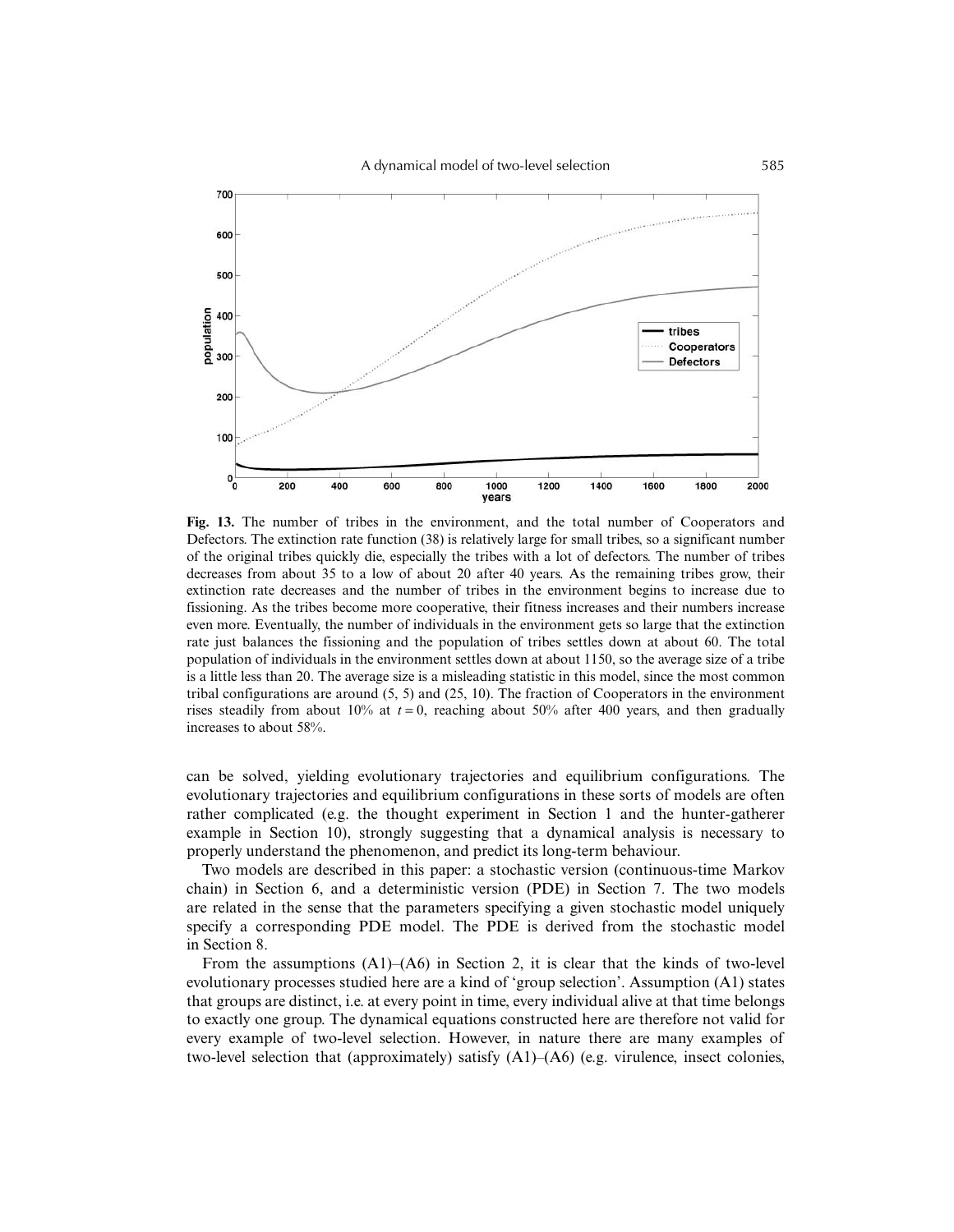and hunter-gatherer tribes). The modelling analysis developed here can therefore be applied to all of them. Our models of two-level selection are specified by four submodels (M1)–(M4), as described in Section 4. Models of virulence, insect colonies, hunter-gatherer tribes, and other examples of two-level selection will differ from each other in one or more of the submodels. The submodel of individual population dynamics within groups (M1) involves birth and death rates of individuals. Submodel (M3) involves births and deaths of groups (fissioning and extinction). The full model therefore depends on both individuallevel and group-level events. Group-level events (fissioning, extinction, group-level games, etc.), which are often present in real biological examples, and which are explicitly accounted for in the present models, are often absent in traditional models of group selection, and the evolution of cooperation.

#### **ACKNOWLEDGEMENT**

I would like to thank Michael Doebeli for his advice and support while I gradually came to understand the nature of the problem I was working on, and the various points of view on this problem that other researchers hold.

#### **REFERENCES**

- Bandy, M.S. 2004. Village fissioning and scalar stress. *Am. Anthropol.*, **106**: 322–333.
- Bowles, S. 2006. Group competition, reproductive leveling, and the evolution of human altruism. *Science*, **314**: 1569–1572.
- Bowles, S. and Gintis, H. 2004. The evolution of strong reciprocity: cooperation in heterogeneous populations. *Theor. Pop Biol.*, **65**: 17–24.
- Bowles, S. and Gintis, H. 2009. *A cooperative species: human reciprocity and its evolution*, under construction (at http://people.umass.edu/gintis/).
- Boyd, R. and Richerson, P.J. 2002. Group beneficial norms can spread rapidly in a structured population. *J. Theor. Biol.*, **215**: 287–296.
- Buss, L.W. 2006. *The Evolution of Individuality*. Princeton, NJ: Princeton University Press.
- Damuth, J. and Heisler, I.L. 1988. Alternative formulations of multi-level selection. *Biology and Philosophy*, **3**: 401–430.
- Darwin, C. 1871. *The Descent of Man and Selection in Relation to Sex*. London: John Murray.

Dawkins, R. 1976. *The Selfish Gene*. Oxford: Oxford University Press.

- Fletcher, J.A. and Doebeli, M. 2009. A simple and general explanation for the evolution of altruism. *Proc. R. Soc. Lond. B*, **276**: 13–19.
- Frank, S.A. 1998. *Foundations of Social Evolution*. Princeton, NJ: Princeton University Press.
- Gardner, A. and Grafen, A. 2008. Capturing the superorganism: a formal theory of group adaptation. *J. Evol. Biol.*, **22**: 659–671.
- Gardner, A. and West, S.A. 2006. Demography, altruism, and the benefits of budding. *J. Evol. Biol.*, **19**: 1707–1716.
- Gintis, H. 2003. The hitchhiker's guide to altruism: gene–culture coevolution, and the internalization of norms. *J. Theor. Biol.*, **220**: 407–418.
- Goodall, J. 2006. Big group breaks up. *Gombe Chimpanzee Blog*, 9 August (www.janegoodall.org).
- Goodnight, C.J. 1997. Experimental studies of group selection: what do they tell us about group selection in nature? *Am. Nat.*, **150**: S59–S79.
- Goodnight, C.J. 2005. Multilevel selection: the evolution of cooperation in non-kin groups. *Pop. Ecol.*, **47**: 3–12.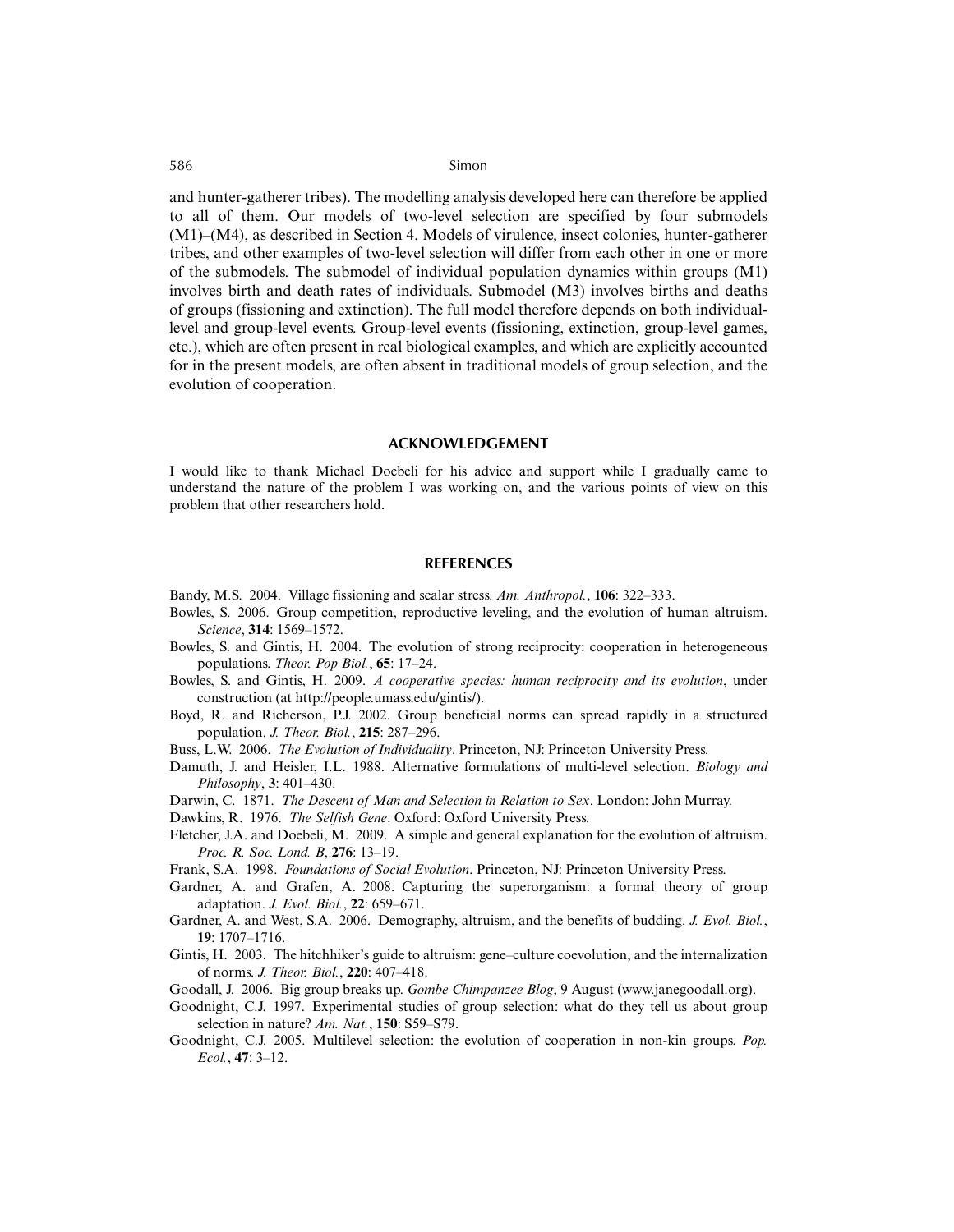- Goodnight, C., Rauch, E., Sayama, H., de Aguiar, M.A.M., Baranger, M. and Bar-Yam, Y. 2008. Evolution in spatial predator–prey models and the 'prudent predator': the inadequacy of steady-state organism fitness and the concept of individual and group selection. *Complexity*, **13**: 23–44.
- Hamilton, W.D. 1964. The genetical evolution of social behavior I and II. *J. Theor. Biol.*, **7**: 1–52.
- Hamilton, W.D. 1975. Innate social aptitudes of man: an approach from evolutionary genetics. In *Biosocial Anthropology* (R. Fox, ed.), pp. 133–153. New York: Wiley.
- Hofbauer, J. and Sigmund, K. 1998. *Evolutionary Games and Population Dynamics*. Cambridge: Cambridge University Press.
- Holldobler, B. and Wilson, E.O. 2008. *The Superorganism: The Beauty, Elegance, and Strangeness of Insect Societies*. New York: W.W. Norton.
- Karlin, S. and Taylor, H.M. 1975. *A First Course in Stochastic Processes*, 2nd edn. New York: Academic Press.
- Keller, L. 1999. *Levels of Selection in Evolution*. Princeton, NJ: Princeton University Press.
- Lehmann, L. and Keller, L. 2006. The evolution of cooperation and altruism a general framework and a classification of models. *J. Evol. Biol.*, **19**: 1365–1376.
- Lehmann, L., Keller, L., West, S. and Roze, D. 2007. Group selection and kin selection: two concepts but one process. *Proc. Natl. Acad. Sci. USA*, **104**: 6736–6739.
- LeVeque, R.J. 2007. *Finite Difference Methods for Ordinary and Partial Differential Equations*. Philadelphia, PA: SIAM.
- Mann, J., Connor, R.C., Tyack, P.L. and Whitehead, H. 2000. *Cetacean Societies, Field Studies of Dolphins and Whales*. Chicago, IL: University of Chicago Press.
- Maynard Smith, J. 1964. Group selection and kin selection. *Nature*, **201**: 1145–1146.
- Maynard Smith, J. and Szathmary, E. 1998. *The Major Transitions in Evolution*. Oxford: Oxford University Press.
- Michod, R.E. 1999. *Darwinian Dynamics*. Princeton, NJ: Princeton University Press.
- Nowak, M.A. 2006. Five rules for the evolution of cooperation. Science, **314**: 1560–1563.
- Okasha, S. 2006. *Evolution and the Levels of Selection*. Oxford: Oxford University Press.
- Queller, D.C. 1992. A general model for kin selection. *Evolution*, **46**: 376–380.
- Seppa, P., Fernandez-Escudero, I., Gyllenstrand, N. and Pamilo, P. 2008. Colony fission affects kinship in a social insect. *Behav. Ecol. Sociobiol.*, **62**: 589–597.
- Simon, B. 2008. A stochastic model of evolutionary dynamics with deterministic large population asymptotics. *J. Theor. Biol.*, **254**: 719–730.
- Sober, E. and Wilson, D.S. 1998. *Unto Others*. Cambridge, MA: Harvard University Press.
- Traulsen, A. and Nowak, M.A. 2006. Evolution of cooperation by multilevel selection. *Proc. Natl. Acad. Sci. USA*, **103**: 10952–10955.
- Traulsen, A., Sengupta, A.M. and Nowak, M.A. 2005. Stochastic evolutionary dynamics on two levels. *J. Theor. Biol.*, **235**: 393–401.
- Traulsen, A., Shoresh, N. and Nowak, M.A. 2008. Analytical results for individual and group selection of any intensity. *Bull. Math. Biol.*, **70**: 1410–1424.
- Trivers, R. 2002. *Natural Selection and Social Theory*. Oxford: Oxford University Press.
- Wade, M.J. 1977. An experimental study in group selection. *Evolution*, **31**: 134–153.
- Wade, M.J. 1980. An experimental study of kin selection. *Evolution*, **34**: 844–855.
- West, S.A., Griffin, A.S. and Gardner, A. 2007a. Social semantics: altruism, cooperation, mutualism, strong reciprocity and group selection. *J. Evol. Biol.*, **20**: 415–432.
- West, S.A., Griffin, A.S. and Gardner, A. 2007b. Evolutionary explanations for cooperation. *Curr. Biol.*, **17**: R661–R672.
- West, S.A., Griffin, A.S. and Gardner, A. 2008. Social semantics: how useful has group selection been? *J. Evol. Biol.*, **21**: 374–385.